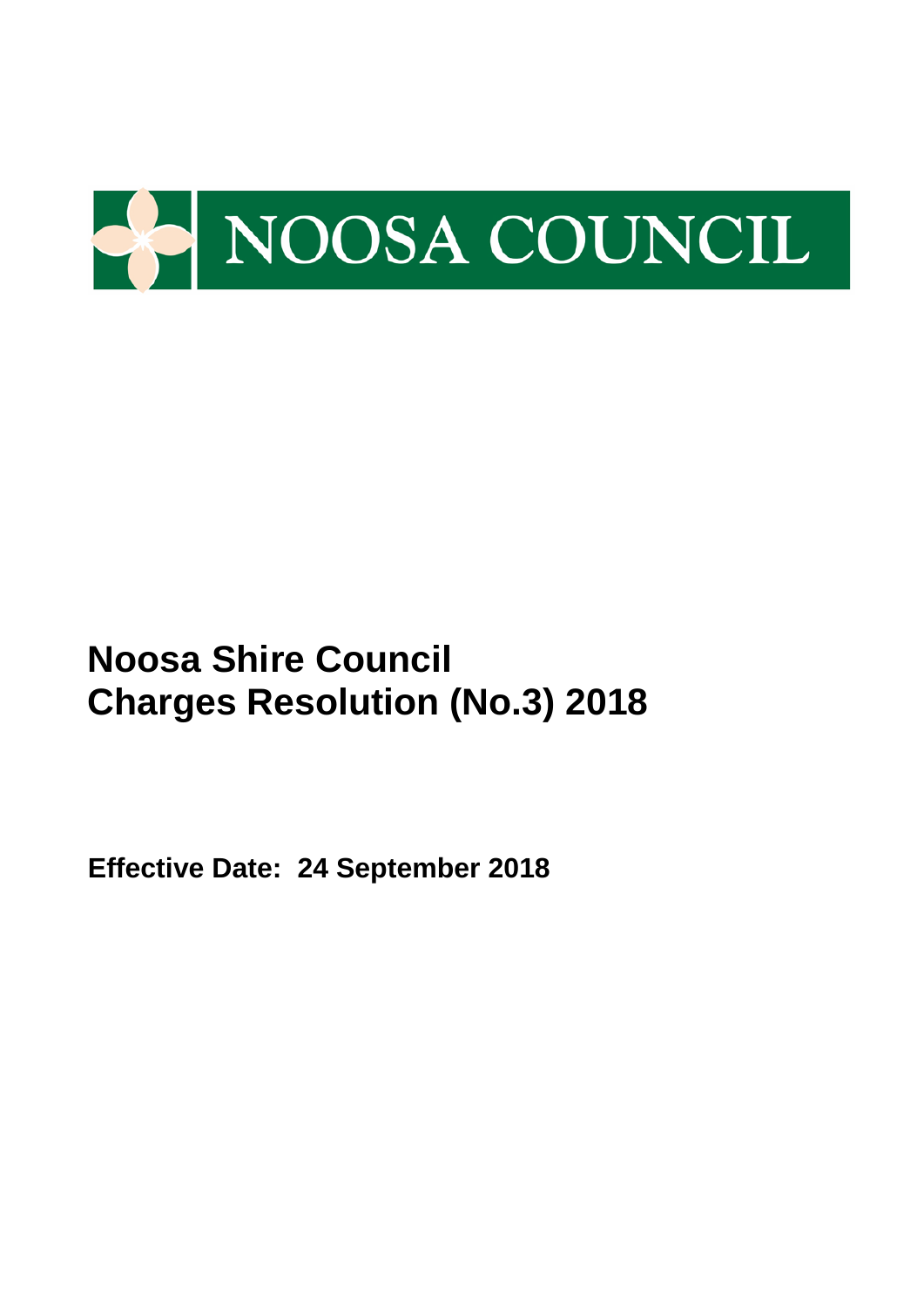## **Contents**

| Part 1 |     | Page                                                                          |                         |
|--------|-----|-------------------------------------------------------------------------------|-------------------------|
| 1.     |     |                                                                               | $\boldsymbol{\Lambda}$  |
|        | 1.1 | <b>Short title</b>                                                            | 4                       |
|        | 1.2 | <b>Planning Legislation</b>                                                   | 4                       |
|        | 1.3 | <b>Effect</b>                                                                 | 4                       |
|        | 1.4 | <b>Purpose of the resolution</b>                                              | 4                       |
|        | 1.5 | Interpretation                                                                | 4                       |
| 2.     |     |                                                                               |                         |
|        | 2.1 | <b>Purpose</b>                                                                | $\overline{\mathbf{r}}$ |
|        | 2.2 | Effect of the Chapter 4 of the Planning Act 2016 in the local government area | $\overline{7}$          |
|        | 2.3 | Application of the resolution to the local government area                    | $\overline{7}$          |
|        | 2.4 | Application to particular development                                         | $\overline{7}$          |
|        | 2.5 | <b>Categorisation of uses to development classes</b>                          | 8                       |
| 3.     |     |                                                                               | .8                      |
|        | 3.1 | <b>Purpose</b>                                                                | 8                       |
|        | 3.2 | Development assumptions about future development                              | 8                       |
| 4.     |     |                                                                               | .8                      |
|        | 4.1 | <b>Purpose</b>                                                                | 8                       |
|        | 4.2 | Priority infrastructure area                                                  | 8                       |
| Part 2 |     |                                                                               |                         |
| 5.     |     |                                                                               | .9                      |
|        | 5.1 | <b>Purpose</b>                                                                | 9                       |
|        | 5.2 | Schedule of works for trunk infrastructure                                    | 9                       |
|        | 5.3 | Trunk infrastructure network systems and items                                | 9                       |
|        | 5.4 | Trunk infrastructure plans                                                    | 9                       |
| 6.     |     |                                                                               | .9                      |
|        | 6.1 | <b>Purpose</b>                                                                | 9                       |
|        | 6.2 | Desired standards of service for trunk infrastructure                         | 9                       |
| 7.     |     |                                                                               | .9                      |
|        | 7.1 | <b>Purpose</b>                                                                | 9                       |
|        | 7.2 | Establishment cost for a trunk infrastructure network                         | 9                       |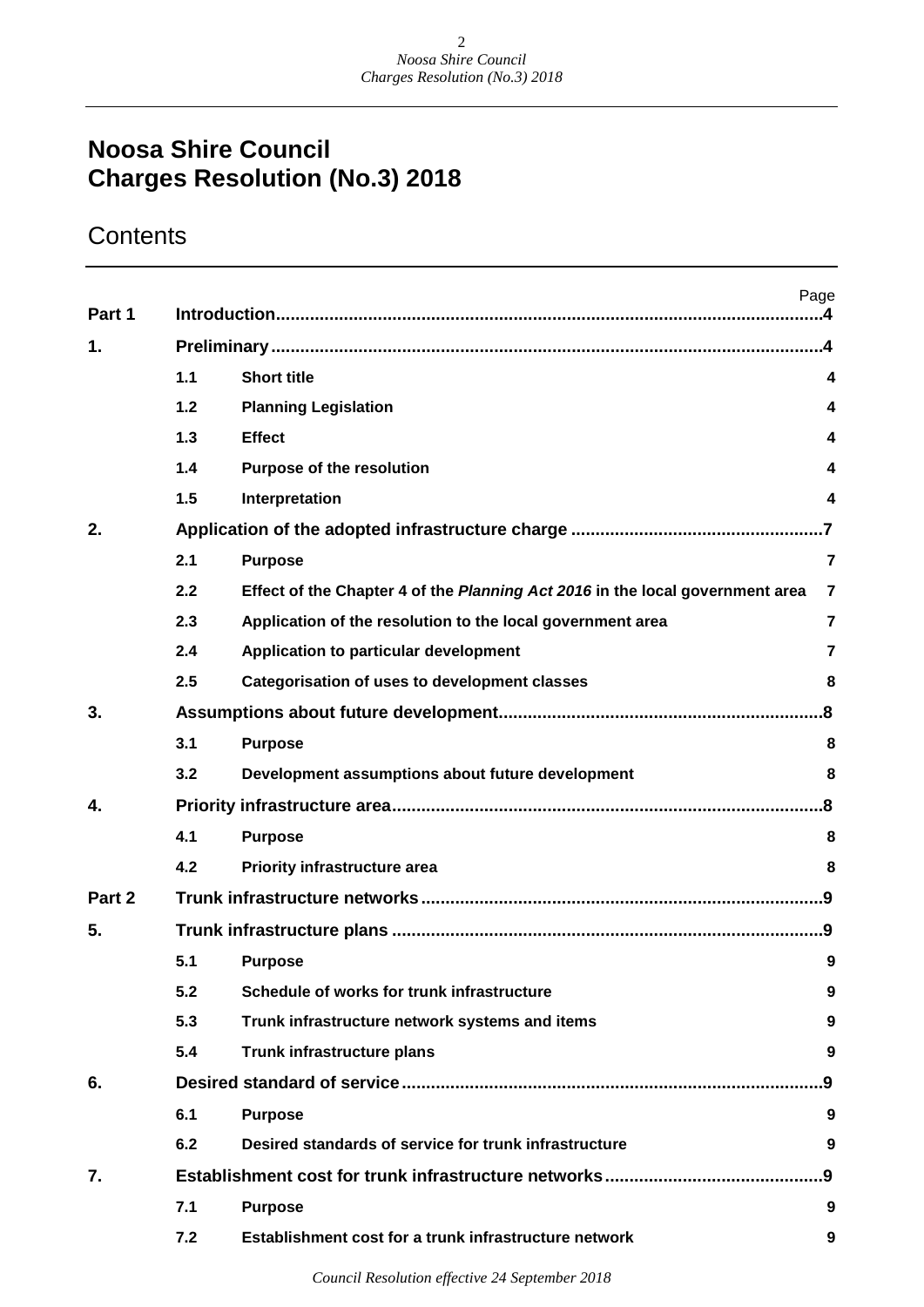| Part 3 |      |                                                                                                                 | .10 |
|--------|------|-----------------------------------------------------------------------------------------------------------------|-----|
| 8.     |      |                                                                                                                 |     |
|        | 8.1  | <b>Purpose</b>                                                                                                  | 10  |
|        | 8.2  | <b>Calculation of levied charge</b>                                                                             | 10  |
|        | 8.3  | Adopted charge rate                                                                                             | 12  |
|        | 8.4  | <b>Credit</b>                                                                                                   | 13  |
|        | 8.5  | Additional credit for past contribution or charge                                                               | 13  |
| 9.     |      |                                                                                                                 | .14 |
|        | 9.1  | <b>Purpose</b>                                                                                                  | 14  |
|        | 9.2  | Subsidy for a levied charge                                                                                     | 14  |
|        | 9.3  | Time of payment of a levied charge                                                                              | 14  |
|        | 9.4  | Alternatives to paying a levied charge                                                                          | 14  |
|        | 9.5  | Automatic increase provision of levied charge                                                                   | 14  |
| 10.    |      | Allocation of adopted infrastructure charge (breakup agreement)                                                 | .15 |
|        | 10.1 | <b>Purpose</b>                                                                                                  | 15  |
|        | 10.2 | Allocation of adopted infrastructure charge to the Council and the distributor-<br>retailer (breakup agreement) | 15  |
|        | 10.3 | Allocation of levied charge to trunk infrastructure networks                                                    | 17  |
|        | 10.4 | Schedule of Adopted Infrastructure Charges (breakup agreement)                                                  | 18  |
| Part 4 |      |                                                                                                                 | .24 |
| 11.    |      |                                                                                                                 |     |
|        | 11.1 | <b>Purpose</b>                                                                                                  | 24  |
|        | 11.2 | <b>Application of section</b>                                                                                   | 24  |
|        | 11.3 | Establishment cost for an infrastructure offset                                                                 | 24  |
|        | 11.4 | Recalculation of establishment cost for an infrastructure offset                                                | 24  |
| 12.    |      |                                                                                                                 | .26 |
|        | 12.1 | <b>Purpose</b>                                                                                                  | 26  |
|        | 12.2 | <b>Application of section</b>                                                                                   | 27  |
|        | 12.3 | <b>Payment of a refund</b>                                                                                      | 27  |
| 13.    |      |                                                                                                                 | .27 |
|        | 13.1 | <b>Purpose</b>                                                                                                  | 27  |
|        | 13.2 | <b>Application of section</b>                                                                                   | 27  |
|        | 13.3 | <b>Conversion application process</b>                                                                           | 28  |
|        | 13.4 | <b>Notice of decision</b>                                                                                       | 28  |
|        | 13.5 | <b>Effect of conversion application decision</b>                                                                | 28  |
|        | 13.6 | Criteria for deciding a conversion application                                                                  | 28  |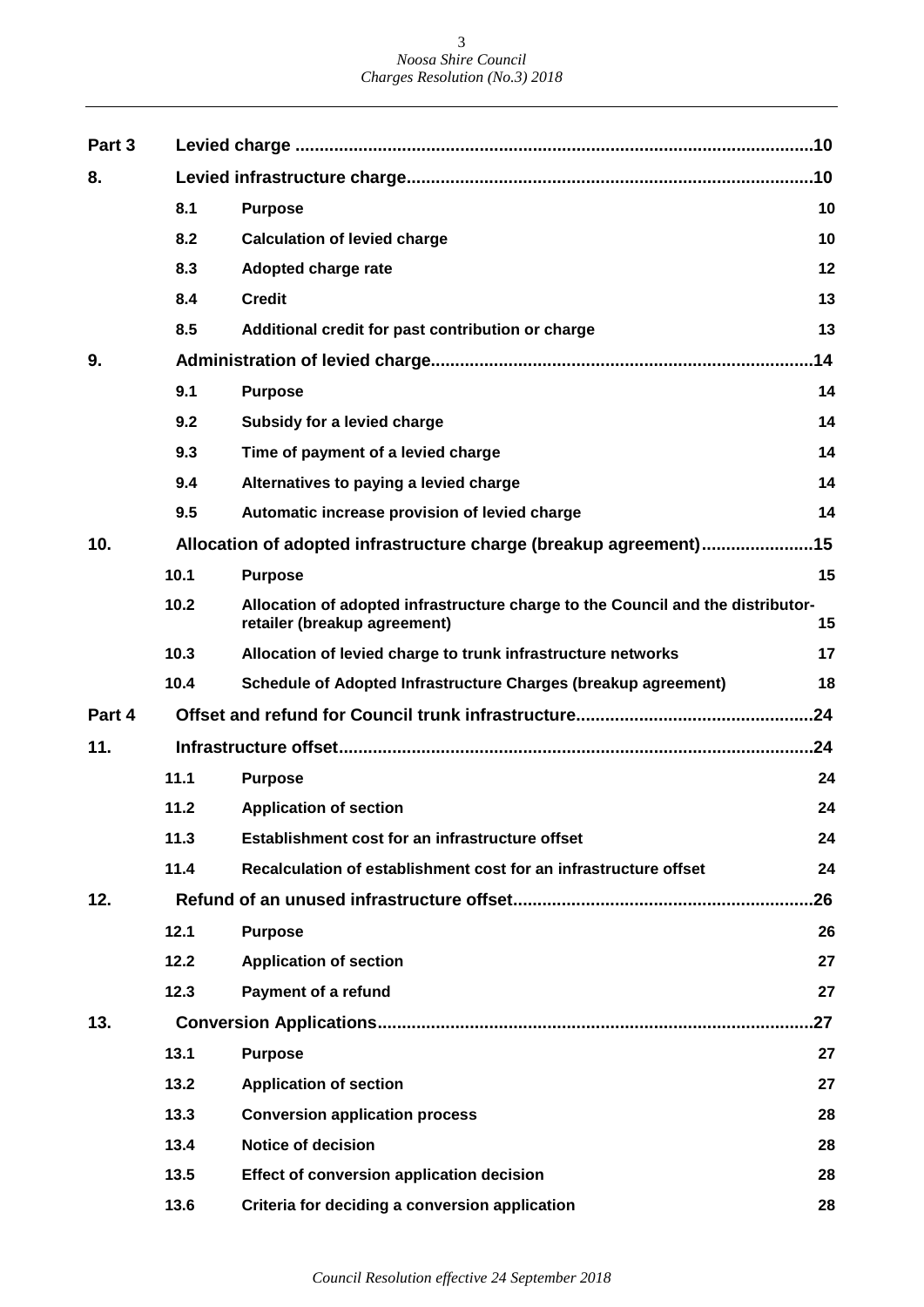## <span id="page-3-0"></span>**Part 1 Introduction**

## <span id="page-3-1"></span>**1. Preliminary**

#### <span id="page-3-2"></span>**1.1 Short title**

The charges resolution may be cited as *Noosa Shire Council Charges Resolution (No. 3) 2018*.

### <span id="page-3-3"></span>**1.2 Planning Legislation**

- (1) The resolution is made pursuant to section 113 of the *Planning Act 2016*.
- (2) The resolution is to be read in conjunction with the following:
	- (a) the *Planning Regulation 2017*;
	- (b) the applicable local planning instrument.
- (3) The resolution is attached to but does not form part of the applicable local planning instrument.

#### <span id="page-3-4"></span>**1.3 Effect**

The amended resolution has effect from 24 September 2018.

#### <span id="page-3-5"></span>**1.4 Purpose of the resolution**

The purpose of the resolution is to assist with the implementation of the applicable local planning instrument by stating the following:

- (a) an adopted infrastructure charge for determining the levied charge for funding part of the establishment cost of the following trunk infrastructure networks:
	- (i) transport network;
	- (ii) public parks and land for community facilities network;
	- (iii) stormwater network;
	- (iv) water supply network;
	- (v) sewerage network;
- (b) stating other matters relevant to the adopted infrastructure charge.

#### <span id="page-3-6"></span>**1.5 Interpretation**

(1) In this resolution:

*adopted charge rate* means the charge to be applied for the purpose of calculating a levied charge as stated in section 8.3 (Adopted charge rate).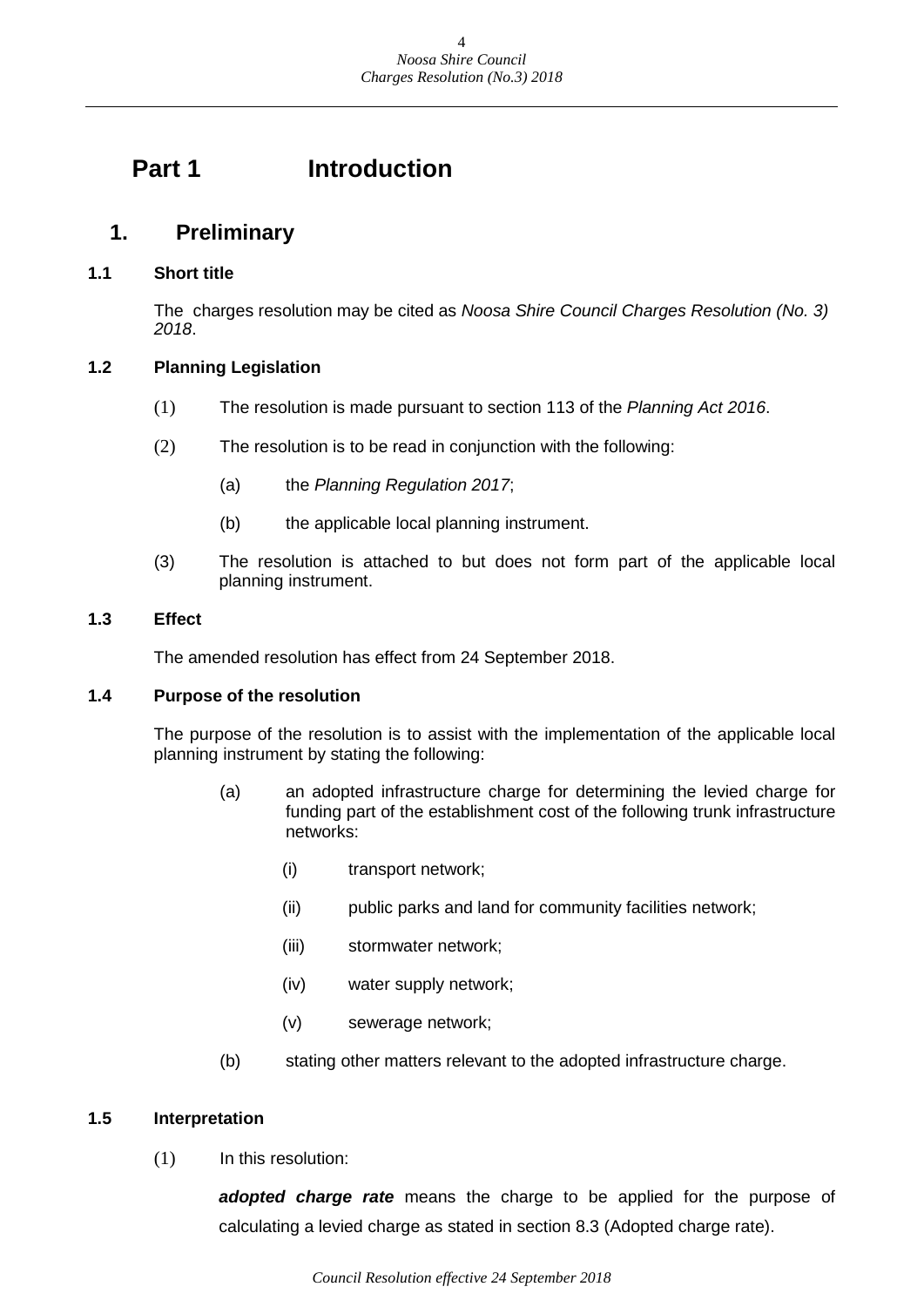*applicable local planning instrument* means *The Noosa Plan 2006 planning scheme*.

*base date* means the date being:

- (a) 1 July 2018 for the 2018-2019 financial year applying to the adopted charge rates.
- (b) The date stated in the LGIP for estimates of the establishment costs for the local government's trunk infrastructure networks;
- (c) The date stated in the Netserve Plan for estimates of the establishment costs for the distributor-retailer's trunk infrastructure networks.

*bedroom* means an area of a building or structure which:

- (a) is used, designed or intended for use for sleeping (but excludes a lounge room, dining room, living room, kitchen, water closet, bathroom, laundry, garage or plant room); or
- (b) other habitable rooms that can be used for sleeping such as a den, library, study, loft, media or home entertainment room, library, family or rumpus room or other similar space. (Non-habitable rooms will not be considered in the calculation of infrastructure charges)

*breakup agreement* means the agreement between the local government and the distributor-retailer determining the proportion of the maximum adopted charges to apply to each entity.

*charges resolution* see *Planning Act 2016* section 113 (1).

*Council* means Noosa Shire Council.

*credit* means the amount to be applied for the purpose of reducing an adopted infrastructure charge which takes into account the existing usage of the trunk infrastructure networks by the premises on or in relation to which development is carried out as calculated in section 8.4 (Credit) and 8.5 (Additional credit for past contribution or charge).

*demand* means the deemed usage of the trunk infrastructure networks by the development on the premises and correlates to the charge rates for the use/s stated in section 8.3 (Adopted charge rate) for the purpose of calculating the levied charge stated in section 8.2 (Calculation of levied charge).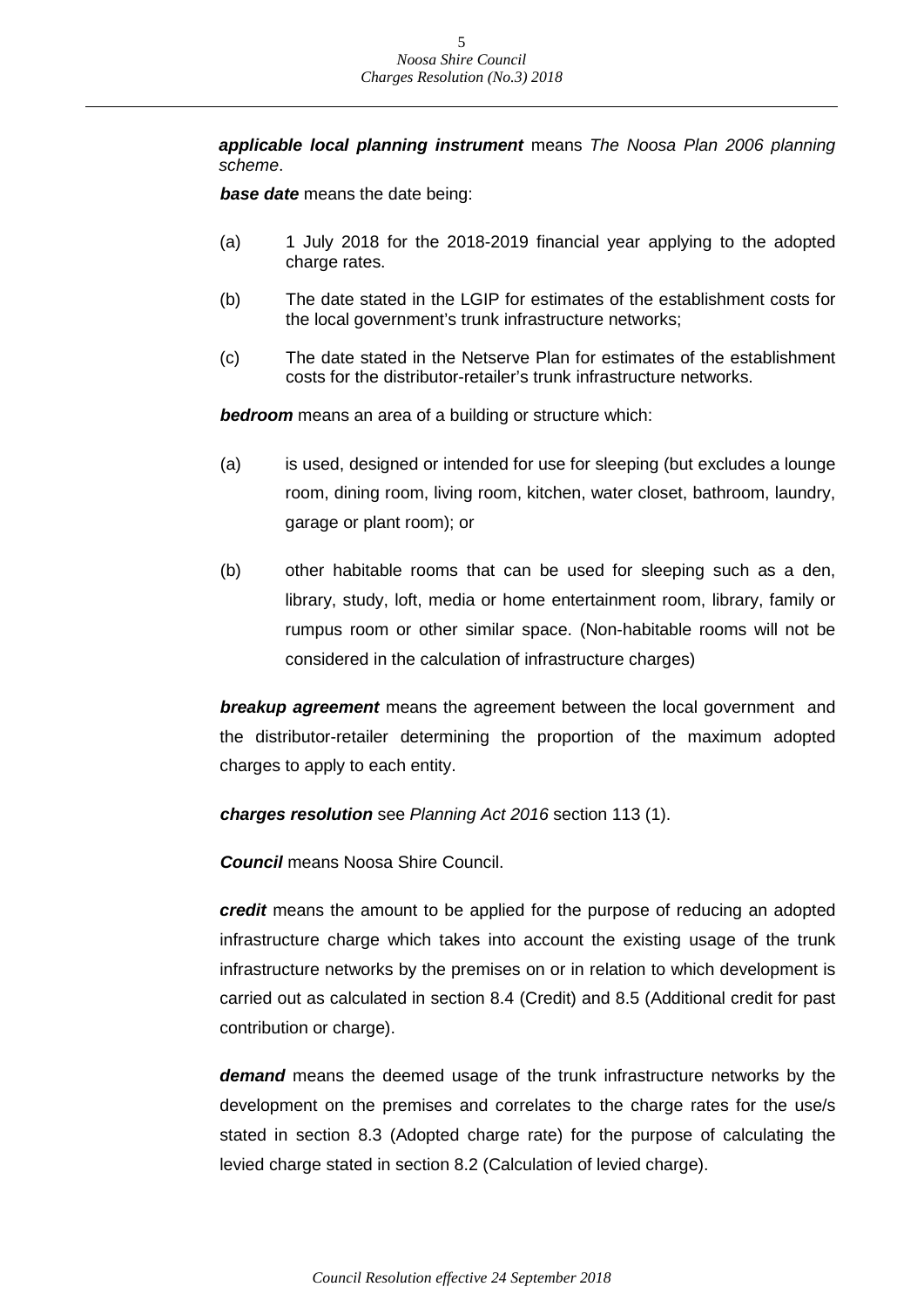*distributor-retailer* means the Northern SEQ Distributor-Retailer Authority (trading as Unitywater).

*dwelling unit* means habitable rooms and other spaces used or intended for use as one self-contained residential unit, comprising at least bathroom, toilet and food preparation facilities as well as other living and sleeping space to accommodate one or more persons.

*establishment cost* see schedule 2 (Dictionary) of the *Planning Act 2016*.

*gross floor area (GFA)* means the sum of the floor areas (inclusive of all walls, columns and balconies, whether roofed or not) of all stories of every building and/or structure attributable to the development use located on a site, excluding the areas (if any) used for building services, a ground floor public lobby, a public mall in a shopping centre, and areas associated with the parking, loading and manoeuvring of motor vehicles.

*habitable room* (as defined in the Local planning instrument) means any room of a dwelling unit or accommodation unit other than a bathroom, laundry, toilet, pantry, walk-in wardrobe, corridor, stair, lobby, photographic darkroom, clothes drying room and other space of a specialised nature occupied neither frequently nor for extended periods.

*impervious area* means the area of the premises that is impervious to rainfall. This includes all roofed, decked, paved, concreted, bitumen or other type of sealed areas.

*lawful use* see schedule 2 (Dictionary) of the *Planning Act 2016*.

*levied charge* see Planning Act 2016 section 119 (12).

*Local government infrastructure plan (LGIP)* means part of the specified local government planning scheme as defined in Schedule 2 Dictionary of the *Planning Act 2016*.

*Local planning instrument* means the: The Noosa Plan 2006 planning scheme.

*Netserv plan* means the distributor-retailer's plan and its service about its water and wastewater networks as required by the South-East Queensland Water (Distribution and Retail Restructuring) Act 2009.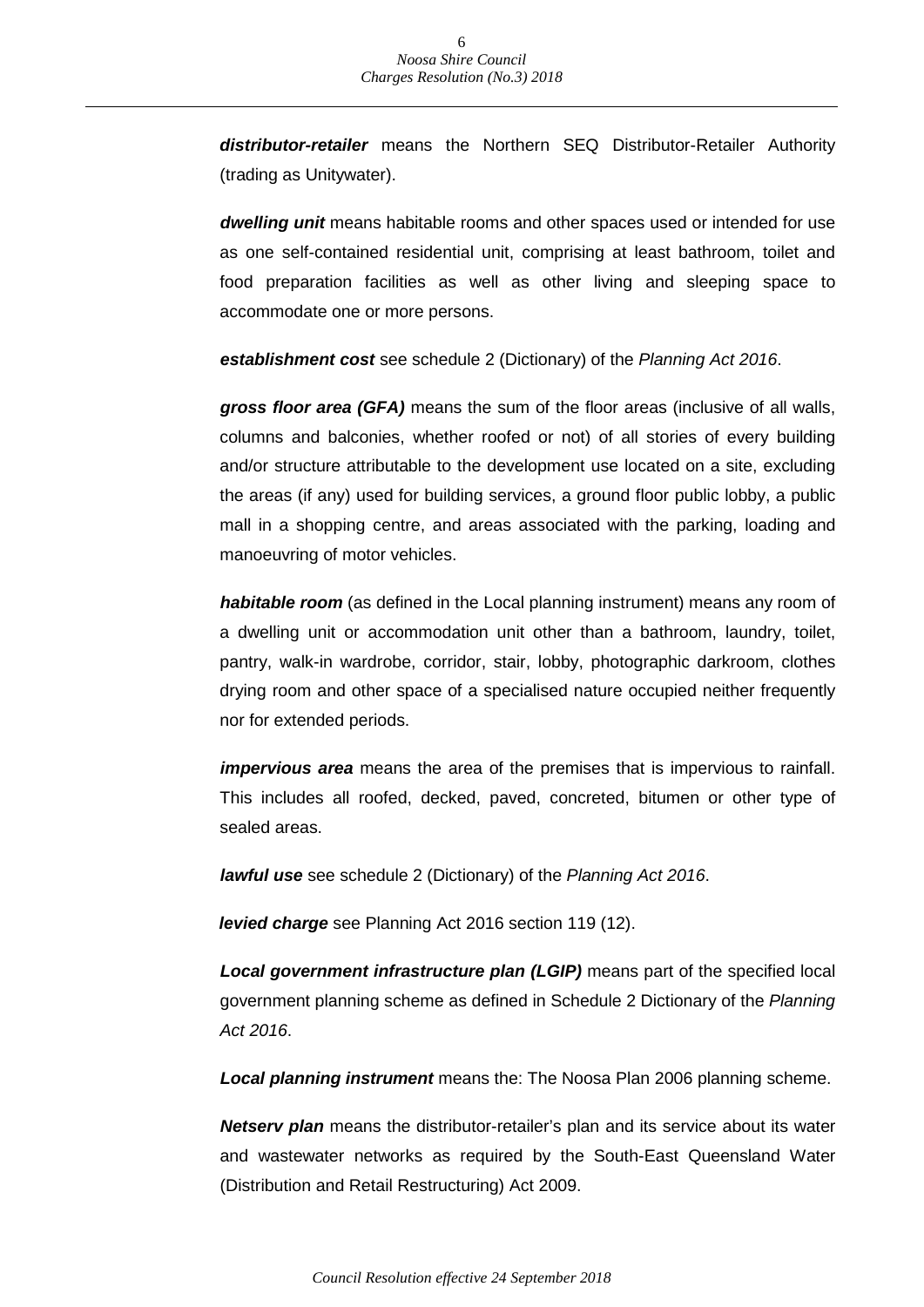*planned date* means the date scheduled for the provision of trunk infrastructure stated in the schedule of works for trunk infrastructure referenced in the LGIP.

*Planning Regulation* means the Planning Regulation 2017 made under the Planning Act 2016.

*prescribed form* means a form prescribed by the Council.

*priority infrastructure area* see section 4.2 (Priority infrastructure area).

- (2) A term defined in the *Planning Act 2016* which is used in the resolution has the meaning given in the *Planning Act 2016*.
- (3) If a term is not defined in the resolution, Local planning instrument or the *Planning Act 2016* the term is to, subject to section 14A (Interpretation best achieving Act's purpose) of the *Acts Interpretation Act 1954*, have the meaning assigned to it by the edition of the Macquarie Dictionary that is current at the commencement date.

## <span id="page-6-0"></span>**2. Application of the adopted infrastructure charge**

#### <span id="page-6-1"></span>**2.1 Purpose**

Section 2 states the following:

- (a) that Chapter 4 of the *Planning Act 2016* has effect in the local government area;
- (b) that the resolution is intended to apply to development in the local government area;
- (c) that the resolution applies to particular development;
- (d) the categorisation of uses under an applicable local planning instrument to development classes and charge categories under Schedule 16 of the Planning Regulation.

#### <span id="page-6-2"></span>**2.2 Effect of the Chapter 4 of the** *Planning Act 2016* **in the local government area**

Chapter 4 of the *Planning Act 2016* applies to all of the local government area.

#### <span id="page-6-3"></span>**2.3 Application of the resolution to the local government area**

The resolution applies to all development in the local government area.

#### <span id="page-6-4"></span>**2.4 Application to particular development**

The Council may levy an infrastructure charge on the following development:

- (a) a reconfiguring a lot;
- (b) a material change of use of premises;
- (c) the carrying out of building work;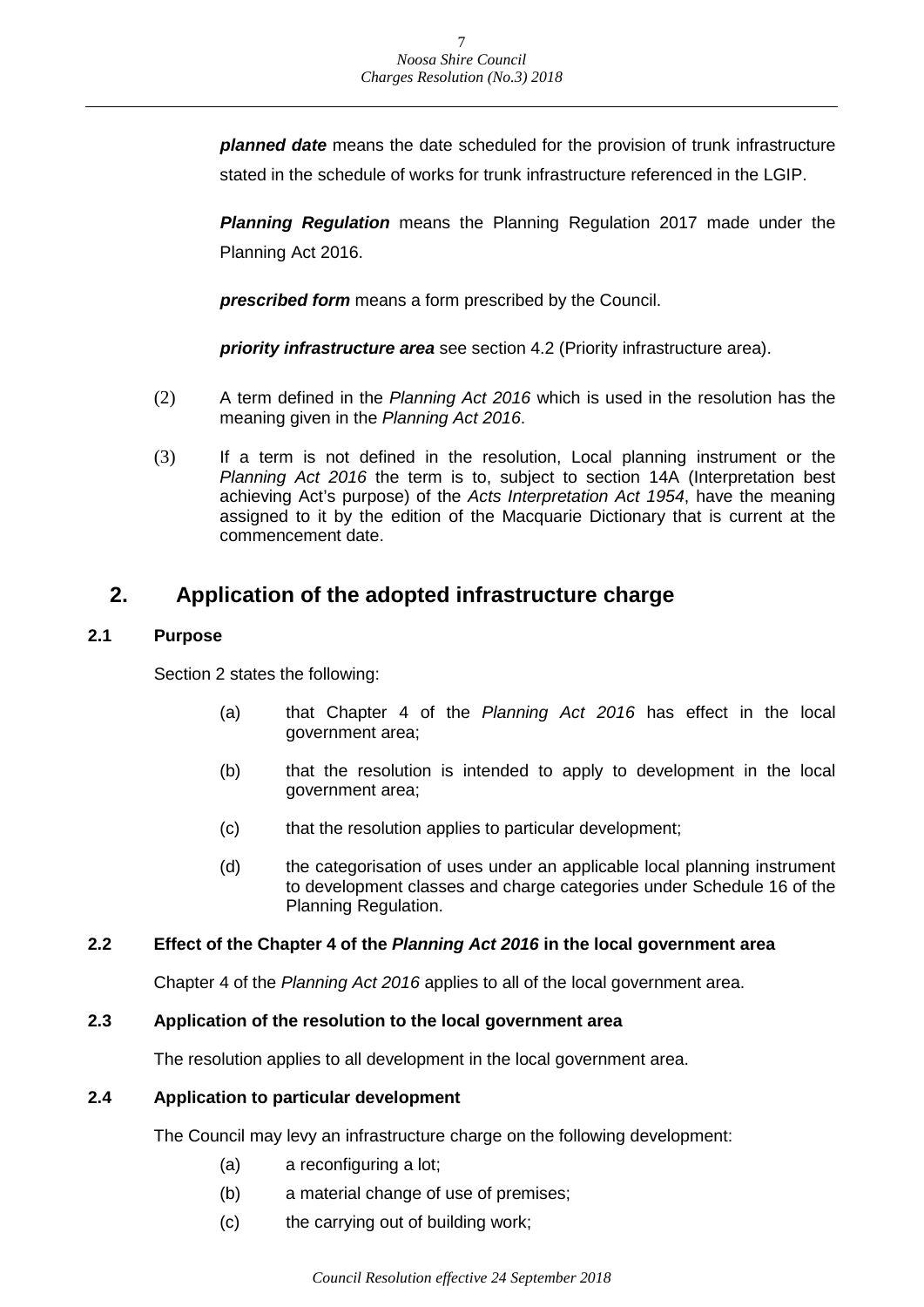(d) other development approval.

#### <span id="page-7-0"></span>**2.5 Categorisation of uses to development classes**

- (1) A use under the local planning instrument as stated in column 1 of Table 10.3 (Schedule of adopted charges) is included within the Schedule 16 of the Planning Regulation charge category stated in column 2 of Table 10.3 (Schedule of adopted charges).
- (2) The Council and the distributor-retailer are to allocate a use not otherwise stated under subsection (1) to an applicable development class based on an assessment of use and demand.

## <span id="page-7-1"></span>**3. Assumptions about future development**

#### <span id="page-7-2"></span>**3.1 Purpose**

Section 3 states the assumptions about the type, scale, location and timing of future development.

#### <span id="page-7-3"></span>**3.2 Development assumptions about future development**

- (a) the type, scale, location and timing of future development is identified in the LGIP and/or local planning instrument
- (b) development inconsistent with the type, scale, location or timing identified in the LGIP and/or local planning instrument will be subject to assessment for conditions for extra trunk infrastructure costs in accordance with Chapter 4 of the *Planning Act 2016*.

### <span id="page-7-4"></span>**4. Priority infrastructure area**

#### <span id="page-7-5"></span>**4.1 Purpose**

Section 4 states the priority infrastructure area for the Council.

#### <span id="page-7-6"></span>**4.2 Priority infrastructure area**

The priority infrastructure area is identified in the LGIP.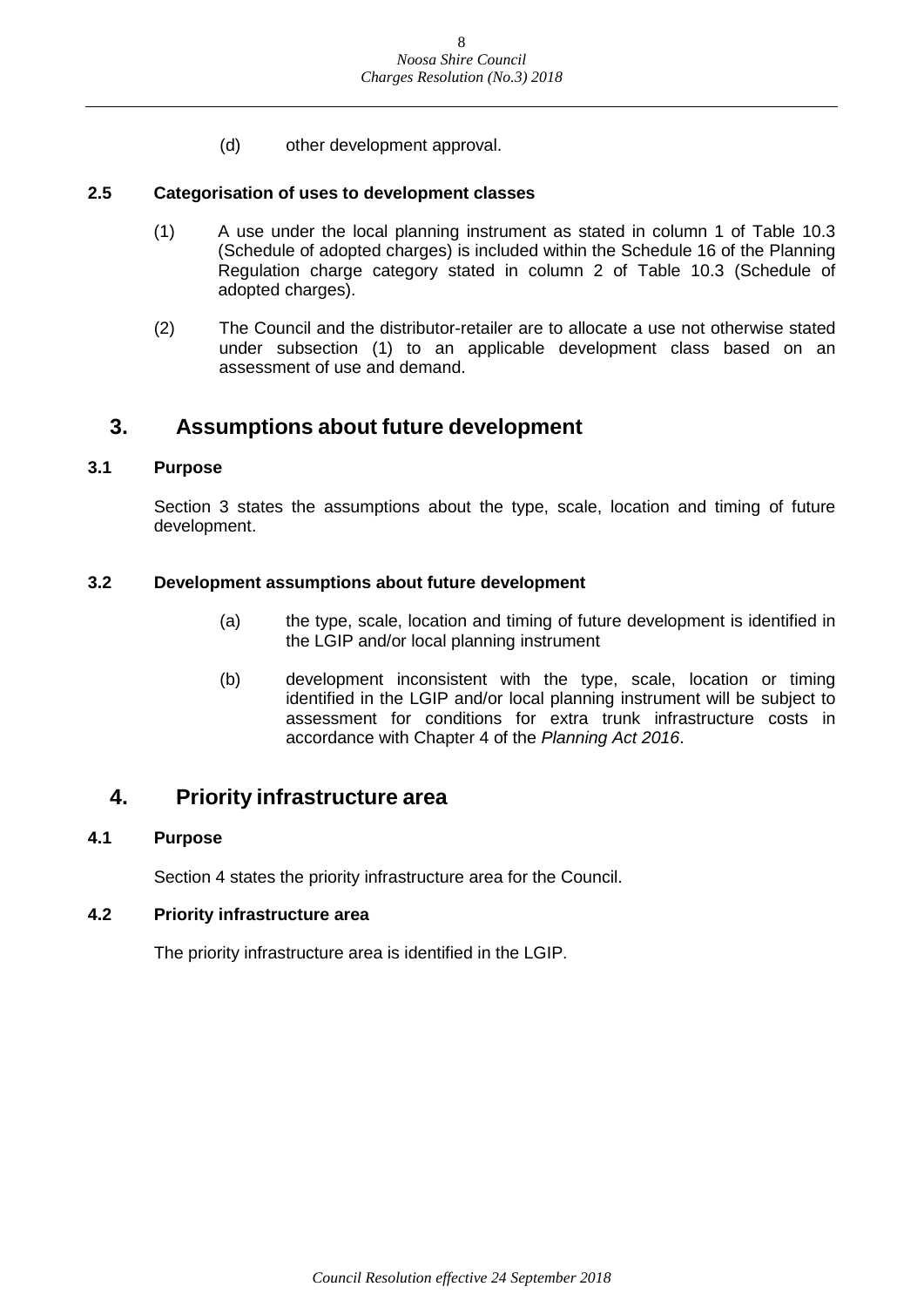## <span id="page-8-0"></span>**Part 2 Trunk infrastructure networks**

### <span id="page-8-1"></span>**5. Trunk infrastructure plans**

#### <span id="page-8-2"></span>**5.1 Purpose**

Section 5 states the trunk infrastructure networks to be funded in part by the levied infrastructure charge.

#### <span id="page-8-3"></span>**5.2 Schedule of works for trunk infrastructure**

The trunk infrastructure networks comprise the land and works for trunk infrastructure detailed in the LGIP and Netserv Plan.

#### <span id="page-8-4"></span>**5.3 Trunk infrastructure network systems and items**

The trunk infrastructure networks identified in the schedule of works for trunk infrastructure include the systems and items detailed in the LGIP and Netserv Plan.

#### <span id="page-8-5"></span>**5.4 Trunk infrastructure plans**

The trunk infrastructure networks identified in the schedule of works for trunk infrastructure are conceptually identified in the trunk infrastructure plans detailed in the LGIP and Netserv Plan.

### <span id="page-8-6"></span>**6. Desired standard of service**

#### <span id="page-8-7"></span>**6.1 Purpose**

Section 6 states the desired standard of service which is the standard guiding the delivery of a trunk infrastructure network.

#### <span id="page-8-8"></span>**6.2 Desired standards of service for trunk infrastructure**

The desired standard of service for each infrastructure network is detailed in the LGIP and Netserv Plan.

### <span id="page-8-9"></span>**7. Establishment cost for trunk infrastructure networks**

#### <span id="page-8-10"></span>**7.1 Purpose**

Section 7 states the establishment cost for an identified trunk infrastructure network.

#### <span id="page-8-11"></span>**7.2 Establishment cost for a trunk infrastructure network**

The establishment cost for the trunk infrastructure networks are detailed in the LGIP and Netserv Plan.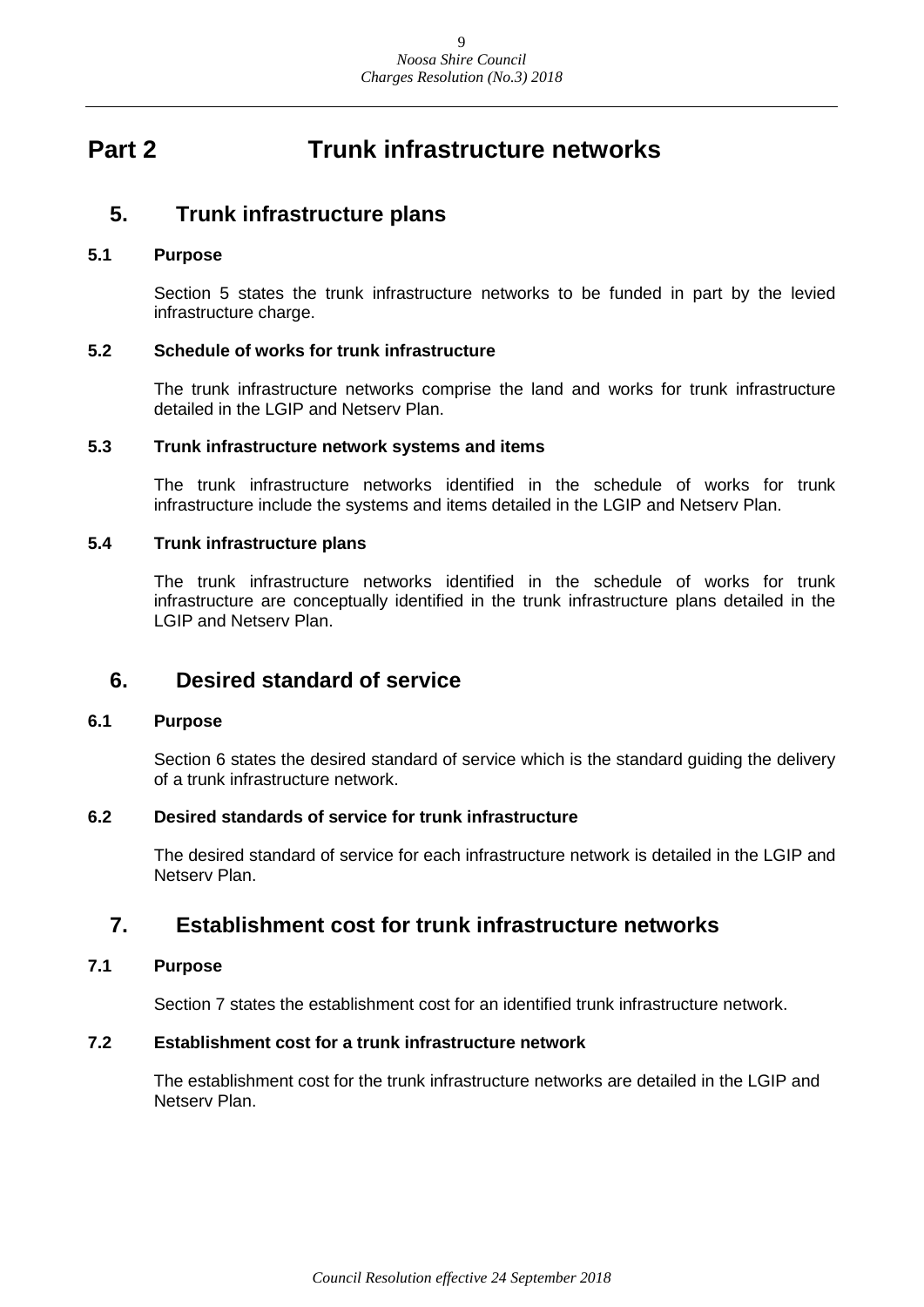## <span id="page-9-0"></span>**Part 3 Levied charge**

## <span id="page-9-1"></span>**8. Levied infrastructure charge**

#### <span id="page-9-2"></span>**8.1 Purpose**

Section 8 states the calculation of the infrastructure charge to be levied by the following:

- (a) the Council under Chapter 4 of the *Planning Act 2016* for the transport, public parks & land for community facilities and stormwater networks in accordance with the breakup agreement;
- (b) the distributor-retailer under the South-East Queensland Water (Distribution and Retail Restructuring) Act 2009 for the sewerage and water supply networks in accordance with the breakup agreement.

An infrastructure charge applies where the development results in an increase in the type/s and/or quantity in use/s on the site and therefore places additional demand on trunk infrastructure. The determination of extra demand on trunk infrastructure correlates directly to the infrastructure charge calculation undertaken in accordance with section 8.2 (Calculation of levied charge) and section 8.3 (Adopted charge rates) in compliance with the planning legislation. Refer also to Queensland State Government Fact Sheet: *"Local government infrastructure framework, Calculating additional demand and existing use credits"*.

#### <span id="page-9-3"></span>**8.2 Calculation of levied charge**

Infrastructure charges are calculated and levied separately by the Council and distributerretailer in accordance with the charges breakup agreement and relevant legislation.

The legislation states: *"A levied charge may be only for extra demand placed on trunk infrastructure that the development will generate."* In this regard, alternative calculation methodologies may be undertaken according to whether the development approved:

(a) alters the current development and/or use/s lawfully existing on the premises whereby the calculation needs to consider the new "total" development approved and deduct the previous lawful development;

or alternatively:

- (b) simply only adds to the current development use/s lawfully existing on the premises whereby the calculation may be simplified to just comprise the approved additional development quantity and use/s.
- (1) An infrastructure charge that may be levied for reconfiguring a lot is generally calculated as follows:

 $LC_{\text{ROL}} = (AC_{\text{ROL}} \times Q_{\text{ROL}}) - C$ 

Where:

 $LC_{\text{ROL}}$  is the infrastructure charge levied for reconfiguring a lot.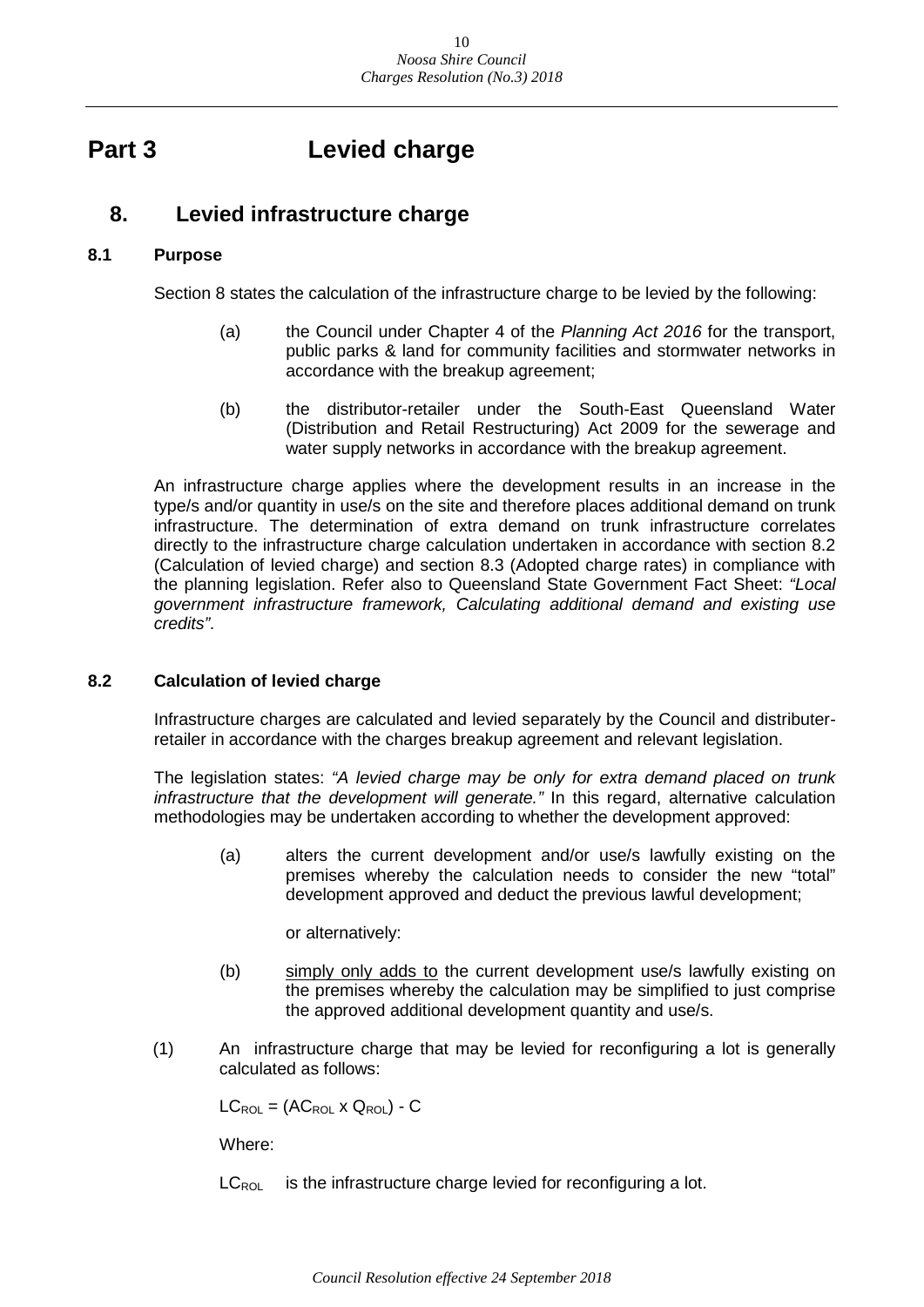- $AC_{\text{ROL}}$  is the adopted charge rate for reconfiguring a lot stated in section 8.3 (Adopted charge rate).
- $Q_{\text{ROI}}$  is the total no of lots.
- C is the credit stated in section 8.4 (Credit).

Note:

- (a) for residential lot reconfiguration, the adopted infrastructure charge is apportioned across all networks;
- (b) for non-residential lot reconfiguration, the adopted infrastructure charge apportionment excludes the stormwater charge component. The stormwater charge will be calculated and issued on a subsequent material change of use or building work approval when the impervious area is able to be determined.
- (2) An infrastructure charge that may be levied for a material change of use or building work for residential development is generally calculated as follows:

 $LC_R = (Sum(AC_R \times Q_R)$  for each defined use) – C

Where:

- $LC<sub>R</sub>$  is the infrastructure charge that may be levied for a material change of use or building work for residential development.
- $AC<sub>R</sub>$  is the adopted charge rate for each defined use for a material change of use or building work for residential development stated in section 8.3 (Adopted charge rate).
- $Q_R$  is the residential quantity for each defined use.
- C is the credit stated in section 8.4 (Credit).
- (3) An infrastructure charge that may be levied for a material change of use or building work for non-residential development is generally calculated as follows:

 $LC = LC_{NR} + LC_{SW}$ 

Where:

LC is the infrastructure charge that may be levied for the total development

 $LC_{NR}$  = (Sum of (AC<sub>4</sub> x Q<sub>4</sub>) for each defined use) – C<sub>4</sub>

 $LC_{SW} = (AC_{SW} \times Q_{SW}) - C_{SW}$ 

- $LC<sub>NR</sub>$  is the infrastructure charge that may be levied for a material change of use or building work for non-residential development for the transport, public parks and land for community facilities, water supply and sewerage networks.
- $LC<sub>SW</sub>$  is the levied charge for a material change of use or building work for non-residential development for the stormwater network.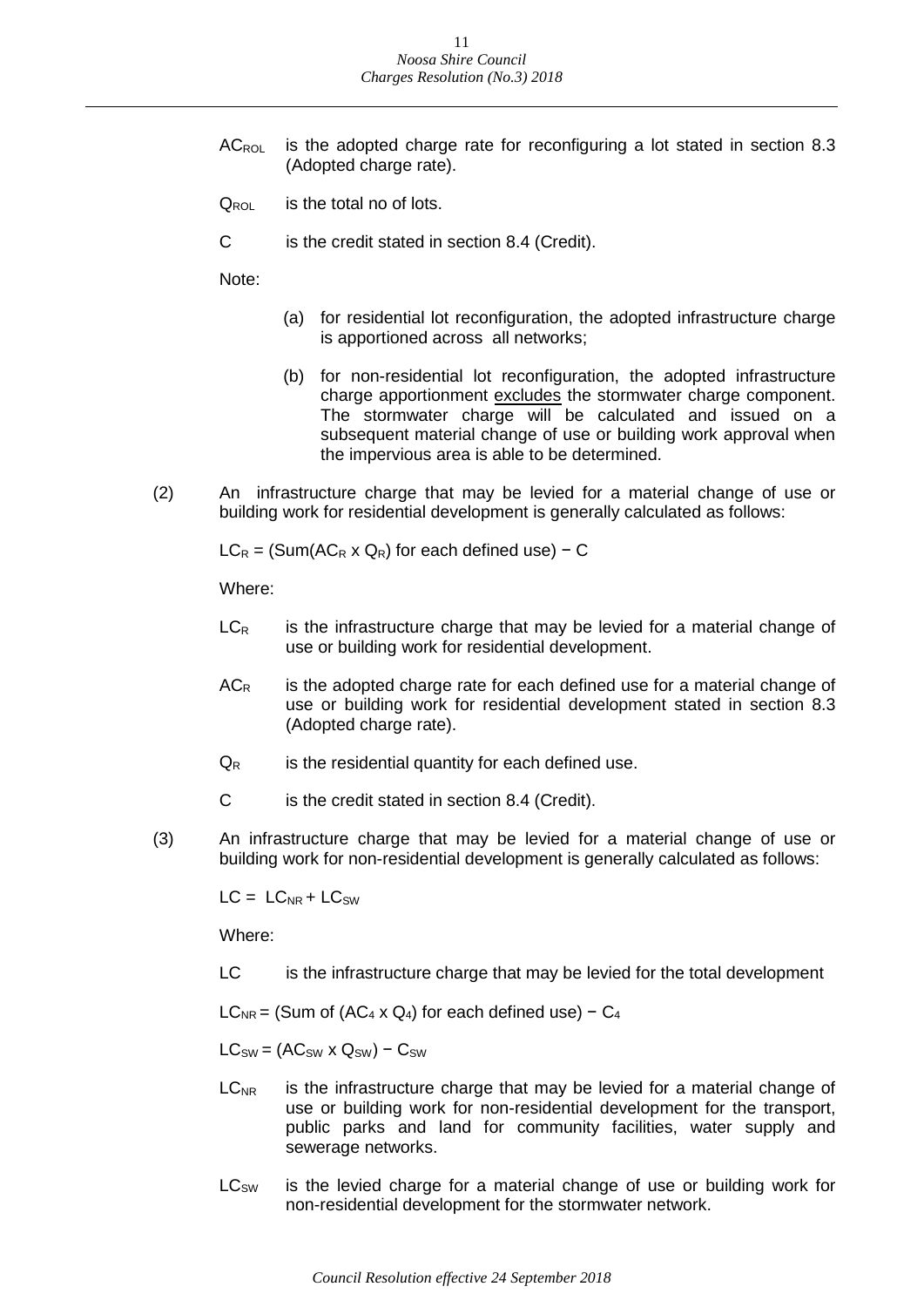- $AC<sub>4</sub>$  is the adopted charge rate for each defined use for a material change of use or building work for non-residential development stated in section 8.3 (Adopted charge rate) for the transport, public parks and land for community facilities, water supply and sewerage networks.
- $AC<sub>SW</sub>$  is the adopted charge rate for a material change of use or building work for non-residential development stated in section 8.3 (Adopted charge rate) for the stormwater network.
- $Q_4$  is the non-residential quantity for each defined use.
- $Q_{SW}$  is the impervious area of the development.
- $C_4$  is the credit stated in section 8.4 (Credit) for the transport, public parks and land for community facilities, water supply and sewerage networks.
- $C_{SW}$  is the credit stated in section 8.4 (Credit) for the stormwater network.
- (4) An infrastructure charge is only levied if the calculation in sub-sections (1), (2) and (3) results in an amount greater than \$zero (i.e. no refund applies should the calculated charge result in a negative amount).

#### <span id="page-11-0"></span>**8.3 Adopted charge rate**

The adopted charge rate for:

- (a) reconfiguring a lot, is the amount stated for Residential (3 or more bedroom dwelling unit) in Table 10.3 (Schedule of adopted charges);
- (b) a material change of use or building work for:
	- (i) residential development, is stated in Table 10.3 (Schedule of adopted charges);
	- (ii) non-residential development other than special uses, is stated in Table 10.3 (Schedule of adopted charges), which comprises the following:
		- (A) the adopted charge rate for the transport, public parks and land for community facilities, water and sewerage networks; and
		- (B) the adopted charge rate for the stormwater network;
	- (iii) non-residential development being special uses or other development not otherwise identified in paragraphs (i) or (ii):
		- (A) the adopted charge rate for the transport, public parks and land for community facilities, water supply and sewerage networks, is the charge for the charge category that the local government determines should apply for the use at the time of assessment; and
		- (B) the adopted charge rate for the stormwater network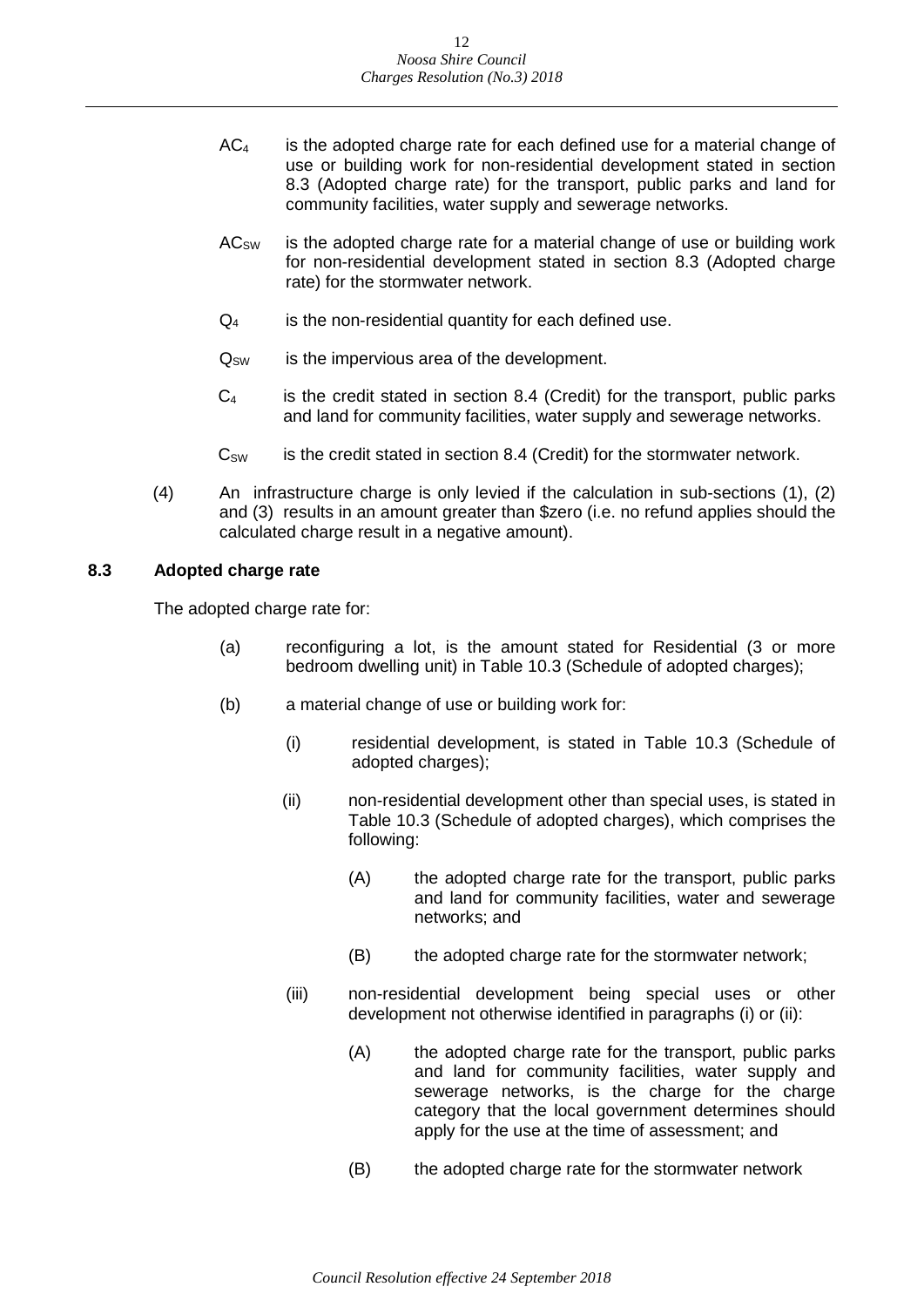#### <span id="page-12-0"></span>**8.4 Credit**

The credit for the premises is an amount which is the greater of the following:

- (a) the amount of an adopted infrastructure charge previously paid for the development of the premises;
- (b) where the premises is subject to an existing lawful use or previous lawful use no longer taking place for:
	- (i) residential development, the amount stated for an adopted charge in Table 10.3 (Schedule of adopted charges) for the lawful use;
	- (ii) non-residential development other than special uses, the amount stated for an adopted charge in Table 10.3 (Schedule of adopted charges) for the lawful use;
	- (iii) non-residential development being special uses or other development not otherwise identified in paragraphs (i) or (ii), the amount for the charge category that the local government determines should apply for the use;

The onus remains with the applicant to provide full details and evidence as to the extent and lawfulness of any claim for a credit for a previous use no longer taking place.

- (c) where the premises is not subject to an existing or previous lawful use:
	- (i) for residential development, the amount applicable for a residential lot stated for Residential (3 or more bedroom dwelling unit) in Table 10.3 (Schedule of adopted charges) applicable to a single residential lot provided the lot is capable of having a dwelling house built on the lot in compliance the planning scheme requirements;
	- (ii) for non-residential development, no credit applies;

#### <span id="page-12-1"></span>**8.5 Additional credit for past contribution or charge**

For a past contribution and or charge that has been paid for a particular network under a previous charging regime that exceeds the network component of the credit applied under section 8.4 (Credit) an "additional credit" against the adopted charge for the particular network will be recognised. The amount of the credit will be determined by converting the previous payment to an equivalent adopted charge as determined by Council and only relates to the amount over and above the standard credit applied under section 8.4 (credit).

The amount of the credit will not be more than the adopted charge amount apportioned for that network. The onus remains with the applicant to provide full details and evidence of any payments of contributions and or charges under a previous charging regime.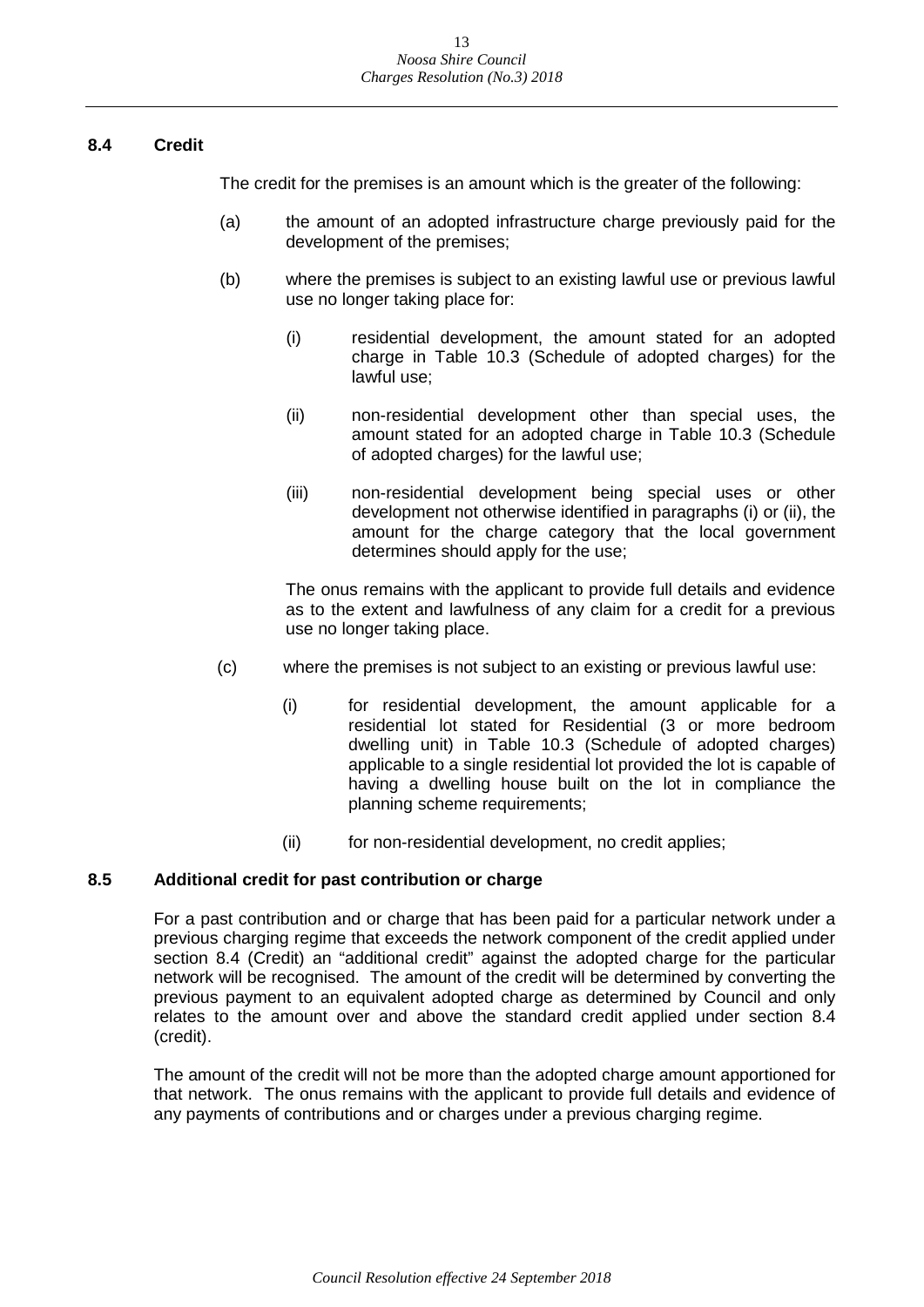## <span id="page-13-0"></span>**9. Administration of levied charge**

#### <span id="page-13-1"></span>**9.1 Purpose**

Section 9 states how an infrastructure charge levied by the Council is to be administered.

#### <span id="page-13-2"></span>**9.2 Subsidy for a levied charge**

The Council's policy statement in respect of a subsidy for a levied infrastructure charge is stated in *Council Policy Document - Infrastructure Charges Rebates for Community Organisations* in effect at the time of levying the infrastructure charge.

#### <span id="page-13-3"></span>**9.3 Time of payment of a levied charge**

A levied infrastructure charge is payable in accordance with the *Planning Act 2016* at the following time:

- (a) if the charge applies to reconfiguring a lot ―when the Council approves the plan for the reconfiguration that, under the Land Title Act, is required to be given to Council for approval; or
- (b) if the charge applies to building work ― when the certificate of classification or final inspection certificate for the building work is given under the Building Act; or
- (c) if the charge applies to a material change of use―when the change happens; or
- (d) if the charge applies for other development, on the day stated in the infrastructure charges notice under which the charge is levied.

#### <span id="page-13-4"></span>**9.4 Alternatives to paying a levied charge**

The Council may give consideration to entering into an infrastructure agreement involving an alternative to the way a payment is to be made or an infrastructure contribution provided in a form other than paying an infrastructure charge.

#### <span id="page-13-5"></span>**9.5 Automatic increase provision of levied charge**

The levied infrastructure charge is subject to an automatic increase provision (indexation) as permitted under the legislation. The automatic increase provision is applied as follows:

- (1) The infrastructure charge is first calculated using the adopted charge rates in section 10 at the base date of 1 July 2018 for the 2018-2019 Financial Year and indexed to the Financial Year current at the time of issue of the infrastructure charge notice;
- (2) The issued infrastructure charge is subject to further indexation from the date of issue until the date of payment.
- (3) Indexation is applied annually per Financial Year using variations applicable to the "maximum amount" possible to be issued under the Planning Regulation 2017 as amended in accordance with the legislation from the stipulated base date to the time of issue and payment.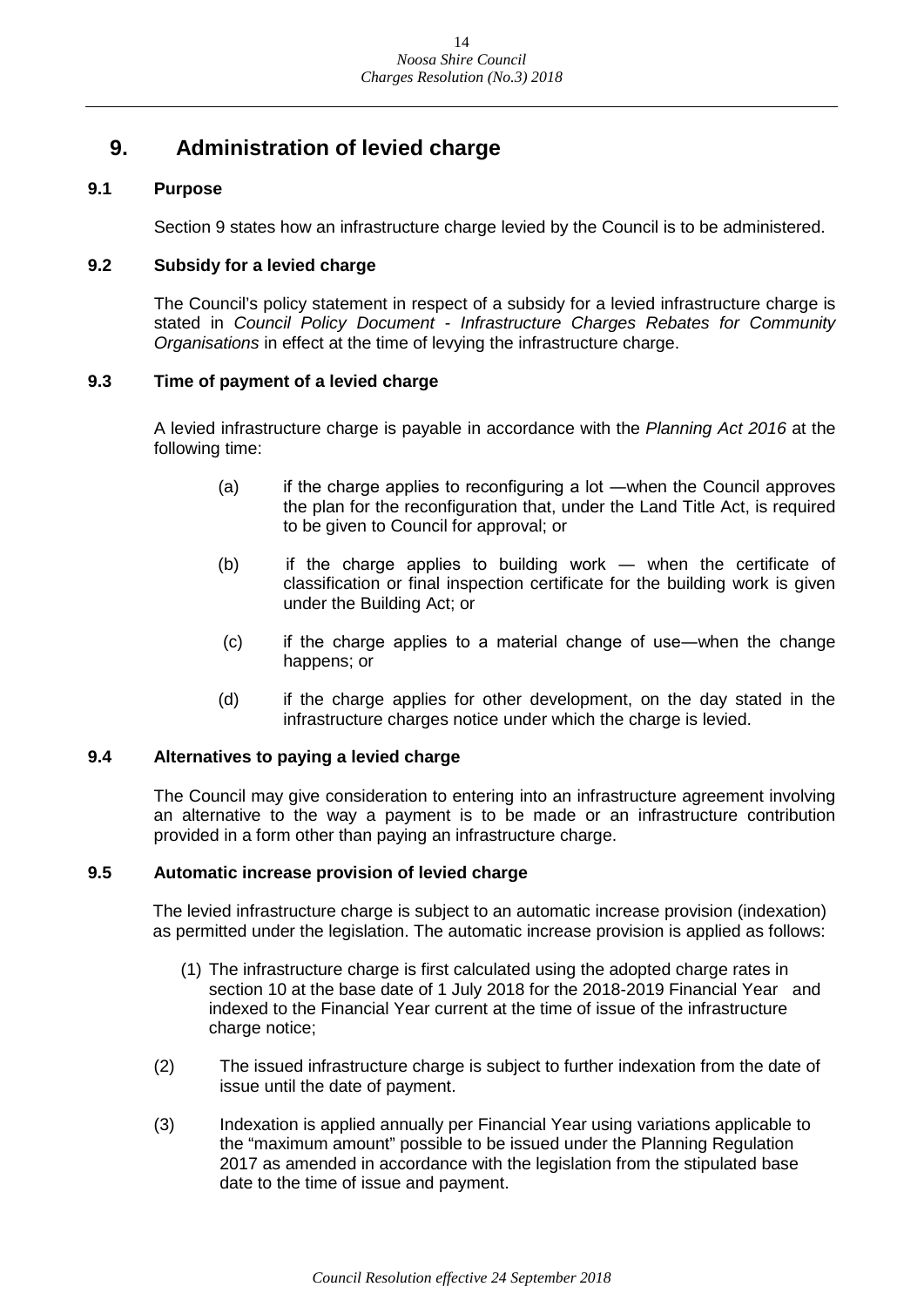## <span id="page-14-0"></span>**10. Allocation of adopted infrastructure charge (breakup agreement)**

#### <span id="page-14-1"></span>**10.1 Purpose**

Section 10 states how the adopted infrastructure charge of the Council and the distributorretailer is to be allocated in accordance with the breakup agreement.

#### <span id="page-14-2"></span>**10.2 Allocation of adopted infrastructure charge to the Council and the distributorretailer (breakup agreement)**

- (1) The proportion of an adopted infrastructure charge to be allocated to the Council and the distributor-retailer is stated in Table 10.1 (Allocation of adopted infrastructure charge (breakup agreement) to the Council and the distributorretailer). For non-residential development, this proportion of the adopted charge excludes the stormwater network which is calculated separately and allocated 100% to Council.
- (2) The levied charge is calculated and issued separately by the Council and distributor-retailer as applying to their respective infrastructure networks in accordance with the breakup agreement.
- (3) Where development is not connected to the water and sewerage networks, the levied charge issued by distributor-retailer is reduced as determined by the distributor-retailer.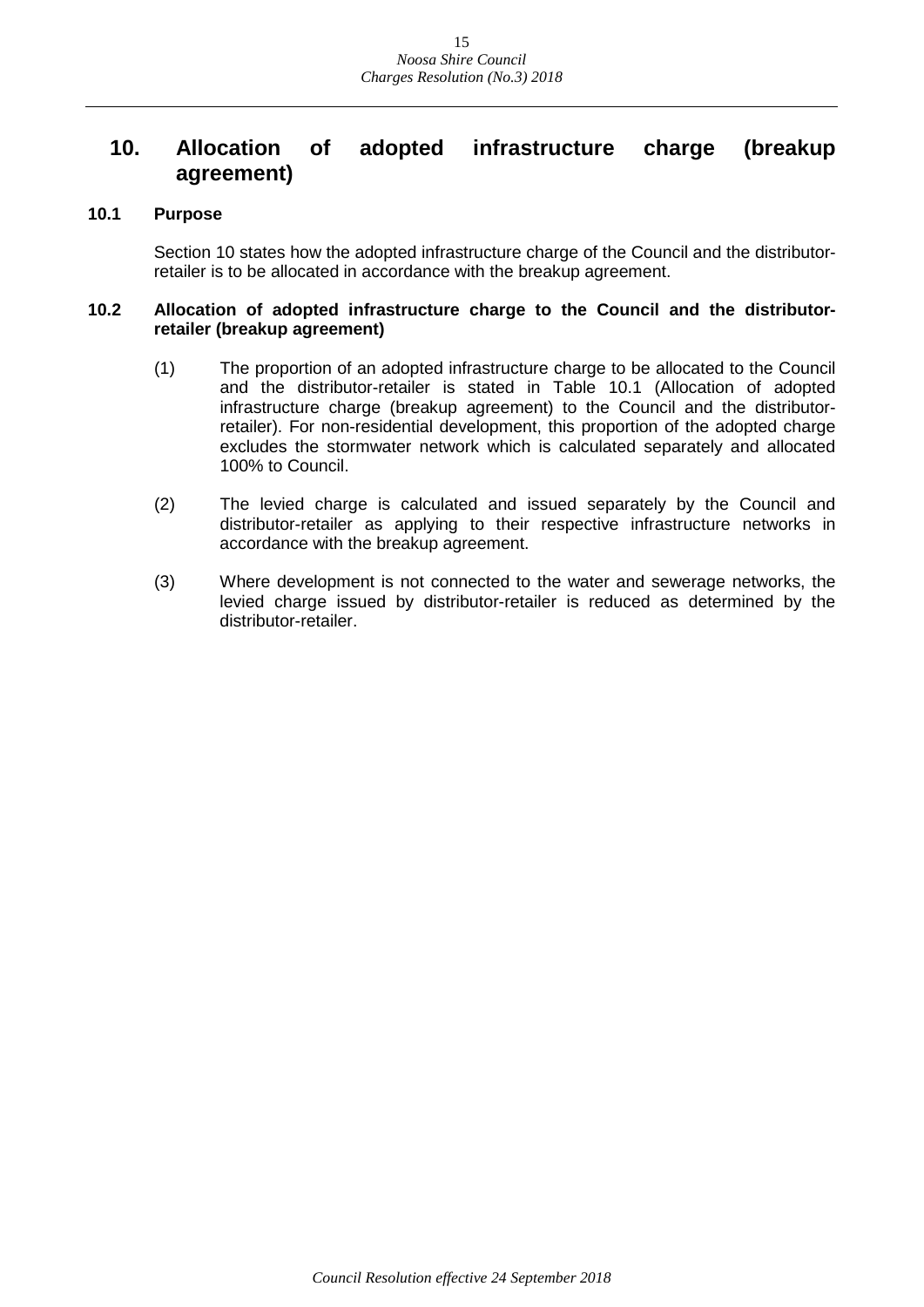#### **Table 10.1 Apportionment of adopted infrastructure charge (breakup agreement) to the Council and the Distributor-Retailer (Unitywater)**

| <b>Column 1</b>                            | Column 2                    |                             | Column 3                                                                                                     |                                                        |                                                |                             | Column 4                                                                                                   |
|--------------------------------------------|-----------------------------|-----------------------------|--------------------------------------------------------------------------------------------------------------|--------------------------------------------------------|------------------------------------------------|-----------------------------|------------------------------------------------------------------------------------------------------------|
| Applicable<br>local planning<br>instrument | <b>Planning</b><br>areas    |                             | *Apportionment of adopted infrastructure charge for Non-Residential Development                              | Apportionment of adopted infrastructure<br>charge for: |                                                |                             |                                                                                                            |
|                                            |                             |                             | <b>Retail, Commercial and Entertainment Uses</b><br>(Retail, Office, Bulk Goods, Showroom,<br>Entertainment) | <b>Industry Uses</b>                                   |                                                | a)<br>b)                    | <b>Residential development; and</b><br>*Non-Residential development not<br>otherwise specified in Column 3 |
|                                            |                             | Noosa Shire Council<br>(% ) | Distributor-Retailer<br>(Unitywater)<br>$(\%)$                                                               | Noosa Shire Council<br>$(\%)$                          | Distributor-Retailer<br>(Unitywater)<br>$(\%)$ | Noosa Shire Council<br>(% ) | Distributor-Retailer<br>(Unitywater)<br>$(\% )$                                                            |
| The Noosa Plan                             | All Areas in<br>Noosa Shire | 85                          | 15                                                                                                           | 64                                                     | 36                                             | 60                          | 40                                                                                                         |

#### **Note:**

**\*** For **Non-Residential** development, the adopted infrastructure charge apportionment excludes stormwater which is calculated and allocated separately 100% to Council.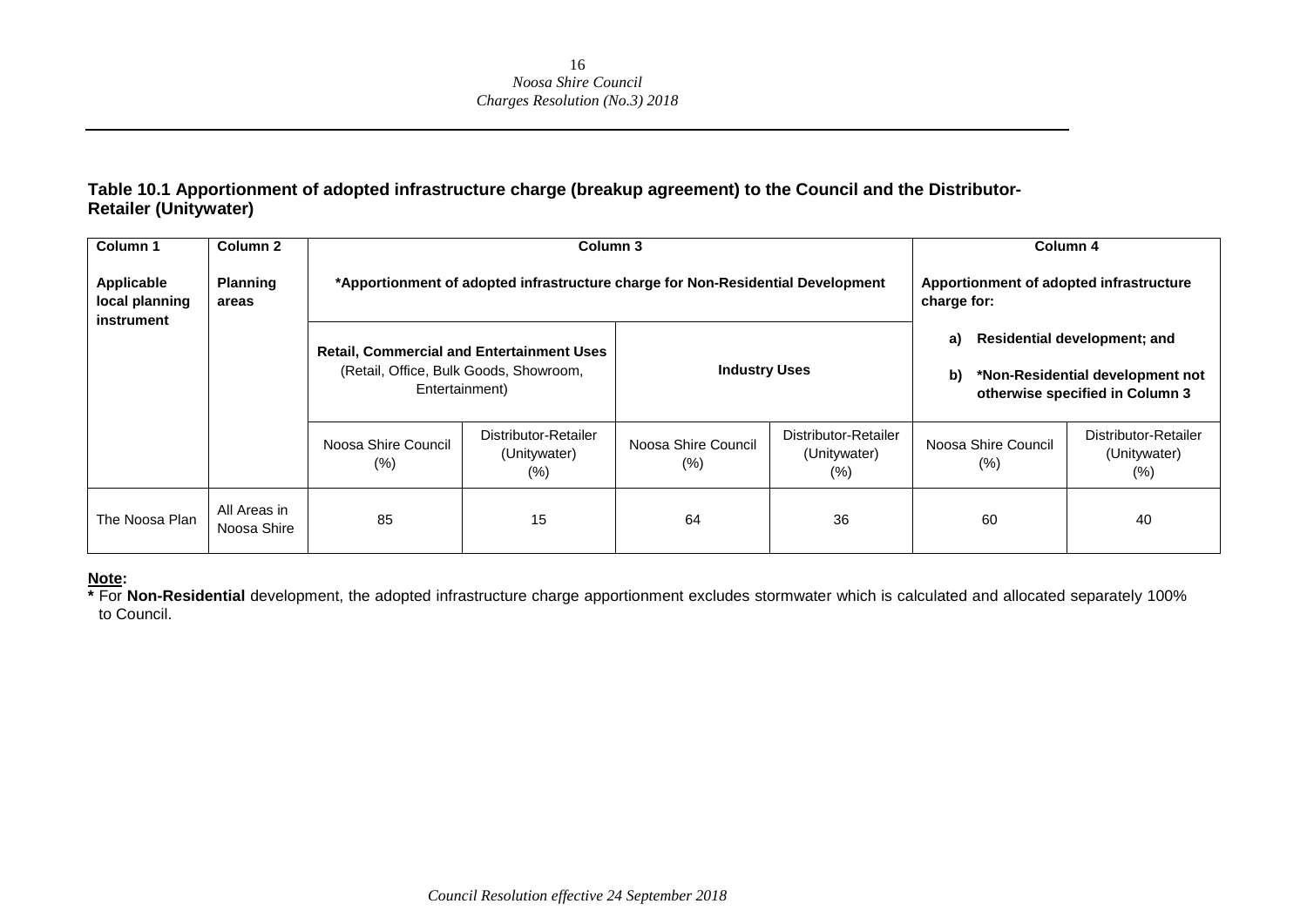#### <span id="page-16-0"></span>**10.3 Allocation of levied charge to trunk infrastructure networks**

The proportion of an adopted infrastructure charge to be allocated to a trunk infrastructure network in accordance with the breakup agreement for:

- (a) distributor-retailer trunk infrastructure, is stated in column 3 in Table 10.2 (Allocation of adopted infrastructure charge to trunk infrastructure networks);
- (b) Council trunk infrastructure, is stated in column 4 in Table 10.2 (Allocation of adopted infrastructure charge to trunk infrastructure networks). Sport and recreation uses are exempt from "Public parks and land for community facilities" proportion of the adopted charge.

#### **Table 10.2 Allocation of levied charge to trunk infrastructure networks**

| Column 1<br>Infrastructure charge                            | Column <sub>2</sub><br><b>Trunk</b><br>infrastructure<br>networks to<br>which an<br>infrastructure<br>charge applies | Column <sub>3</sub><br><b>Allocation of Distributor-</b><br><b>Retailer (Unitywater)</b><br>infrastructure charge to<br>trunk infrastructure<br>networks |                        | Column 4<br><b>Allocation of Council infrastructure</b><br>charge to trunk infrastructure networks |                                                                       |                       |
|--------------------------------------------------------------|----------------------------------------------------------------------------------------------------------------------|----------------------------------------------------------------------------------------------------------------------------------------------------------|------------------------|----------------------------------------------------------------------------------------------------|-----------------------------------------------------------------------|-----------------------|
|                                                              |                                                                                                                      | Water<br>supply<br>(%)                                                                                                                                   | <b>Sewerage</b><br>(%) | <b>Transport</b><br>(%)                                                                            | <b>Public parks</b><br>and land for<br>community<br>facilities<br>(%) | #Stormwater<br>(%)    |
| Infrastructure charge for<br>Residential development:        | <b>All Networks</b>                                                                                                  | 40                                                                                                                                                       | 60                     | 40                                                                                                 | 50                                                                    | 10                    |
| (a) reconfiguring a lot; or<br>(b) a material change of use; | No Sewerage                                                                                                          | 40                                                                                                                                                       | Nil                    | 40                                                                                                 | 50                                                                    | 10                    |
| or<br>(c) building work                                      | No Water Supply<br>& No Sewerage                                                                                     | Nil                                                                                                                                                      | Nil                    | 40                                                                                                 | 50                                                                    | 10                    |
| Infrastructure charge for                                    | <b>All Networks</b>                                                                                                  | 40                                                                                                                                                       | 60                     | 85                                                                                                 | 15                                                                    | $*N/A$                |
| <b>Non-Residential</b><br>development :                      | No Sewerage                                                                                                          | 40                                                                                                                                                       | Nil                    | 85                                                                                                 | 15                                                                    | *N/A                  |
| (a) reconfiguring a lot                                      | No Water Supply<br>& No Sewerage                                                                                     | Nil                                                                                                                                                      | Nil                    | 85                                                                                                 | 15                                                                    | $*N/A$                |
| Infrastructure charge for<br><b>Non-Residential</b>          | <b>All Networks</b>                                                                                                  | 40                                                                                                                                                       | 60                     | 85                                                                                                 | 15                                                                    | Calculated            |
| development for:<br>(b) a material change of use;            | No Sewerage                                                                                                          | 40                                                                                                                                                       | Nil                    | 85                                                                                                 | 15                                                                    | Separately<br>100% to |
| or<br>(c) building work                                      | No Water Supply<br>& No Sewerage                                                                                     | Nil                                                                                                                                                      | Nil                    | 85                                                                                                 | 15                                                                    | Council               |

#### **Note:**

\* The **Non-Residential** Stormwater charge is normally unable to be calculated on a reconfiguration of a lot approval. This charge will therefore be calculated and applied on subsequent development permits for material change of use or building work when the impervious area is able to be determined.

# The Stormwater component of the charge will only apply to development located inside the PIA.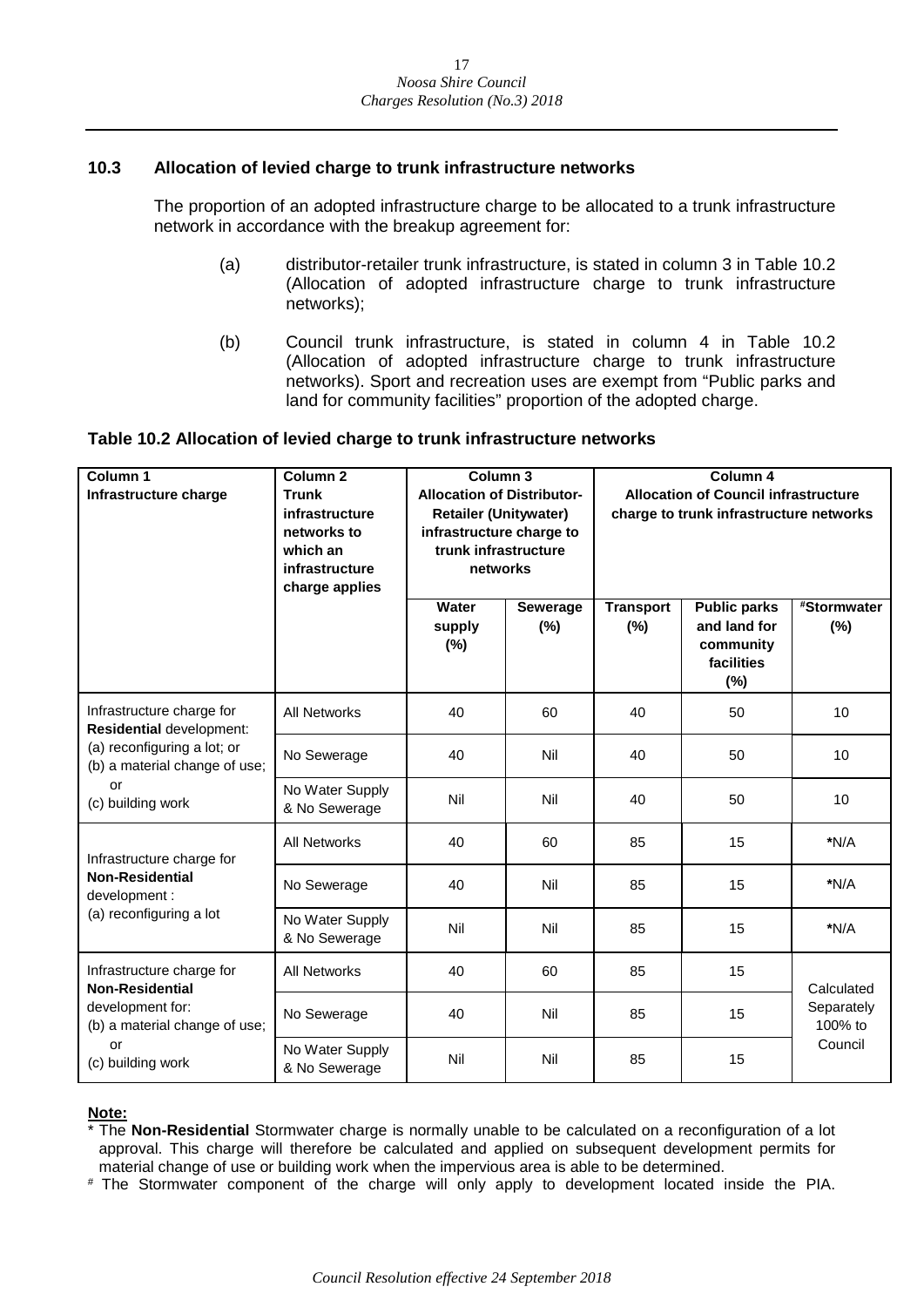#### **10.4 Schedule of Adopted Infrastructure Charges (breakup agreement)**

Table 10.3 (Schedule of adopted charges) states the development class for a use under The Noosa Plan, planning scheme and the adopted charge at the base date of 1 July 2018 for the 2018-2019 Financial Year applying to:

- (i) Distributor-Retailer (Unitywater) networks in accordance with the "charges breakup" agreement for Water Supply and Sewerage;<br>(ii) Council networks in accordance with the "charges breakup" agreement for: Transport, Publ
- Council networks in accordance with the "charges breakup" agreement for: Transport, Public parks and land for community facilities, and Stormwater (Residential);
- (iii) Council network: Stormwater (Non-Residential).

#### **Table 10.3 Schedule of adopted charges**

<span id="page-17-0"></span>

| <b>Use</b> | Column 1<br>Use under The Noosa Plan<br>Defined use                                  | Column <sub>2</sub><br><b>Development</b><br>class | Column 3<br>Unit of<br>measure   | Column 4<br><b>Planning Regulation</b><br><b>Prescribed Amount for</b><br><b>Adopted Charge</b> | Column <sub>5</sub><br><b>UNITYWATER</b><br><b>CHARGE</b><br>Per Table 10.1<br>(Charges breakup) of | Column <sub>6</sub><br><b>COUNCIL</b><br><b>CHARGE</b><br>Per Table 10.1<br>(Charges breakup) of | Column <sub>7</sub><br><b>Planning Regulation</b><br><b>Prescribed Amount for</b><br><b>Adopted Charge</b><br><b>Stormwater</b> |
|------------|--------------------------------------------------------------------------------------|----------------------------------------------------|----------------------------------|-------------------------------------------------------------------------------------------------|-----------------------------------------------------------------------------------------------------|--------------------------------------------------------------------------------------------------|---------------------------------------------------------------------------------------------------------------------------------|
| class      |                                                                                      |                                                    |                                  | <b>(Financial Year)</b><br>2018-2019)<br>(\$ per unit of measure)                               | Prescribed Amount in<br>Column 4<br>(\$ per unit of measure)                                        | Prescribed Amount in<br>Column 4<br>(\$ per unit of measure)                                     | (Non-Residential)<br>Adopted by<br><b>COUNCIL</b><br>(\$ per $m2$ impervious<br>area)                                           |
|            | Detached house                                                                       | Residential                                        | 3 or more<br>bedroom<br>dwelling | \$28.692.25                                                                                     | \$11.476.90                                                                                         | \$17.215.35                                                                                      | Included in<br>adopted charge in<br>Column <sub>6</sub>                                                                         |
|            | Secondary dwelling to a<br>detached house                                            | Residential                                        | dwelling                         | \$20.494.45                                                                                     | \$8.197.78                                                                                          | \$12,296.67<br><b>Reduced by Council to</b><br>\$6,111.00                                        | Included in<br>adopted charge in<br>Column <sub>6</sub>                                                                         |
|            | • Community residence<br>• Ancillary dwelling unit                                   |                                                    | 3 or more<br>bedroom<br>dwelling | \$28,692.25                                                                                     | \$11.476.90                                                                                         | \$17,215,35                                                                                      | Included in<br>adopted charge in<br>Column <sub>6</sub>                                                                         |
| esidential | Multiple housing<br>$\bullet$ Type 2 Duplex                                          | Residential                                        | 2 bedroom<br>dwelling            | \$20,494.45                                                                                     | \$8,197.78                                                                                          | \$12,296.67                                                                                      | Included in<br>adopted charge in<br>Column <sub>7</sub>                                                                         |
|            | • Type 4 Conventional<br>• Type 5 Relocatable                                        |                                                    | bedroom<br>dwelling              | \$20,494.45                                                                                     | \$8.197.78                                                                                          | \$12,296.67<br><b>Reduced by Council to</b><br>\$8,371,00                                        | Included in<br>adopted charge in<br>Column <sub>6</sub>                                                                         |
|            | Multiple housing<br>• Type 3 Retirement and<br>special needs (aged<br>care facility) | Essential<br>services                              | m <sup>2</sup> GFA               | \$143.45                                                                                        | \$57.38                                                                                             | \$86.07<br><b>Reduced by Council to</b><br>\$64.00                                               | \$10.25                                                                                                                         |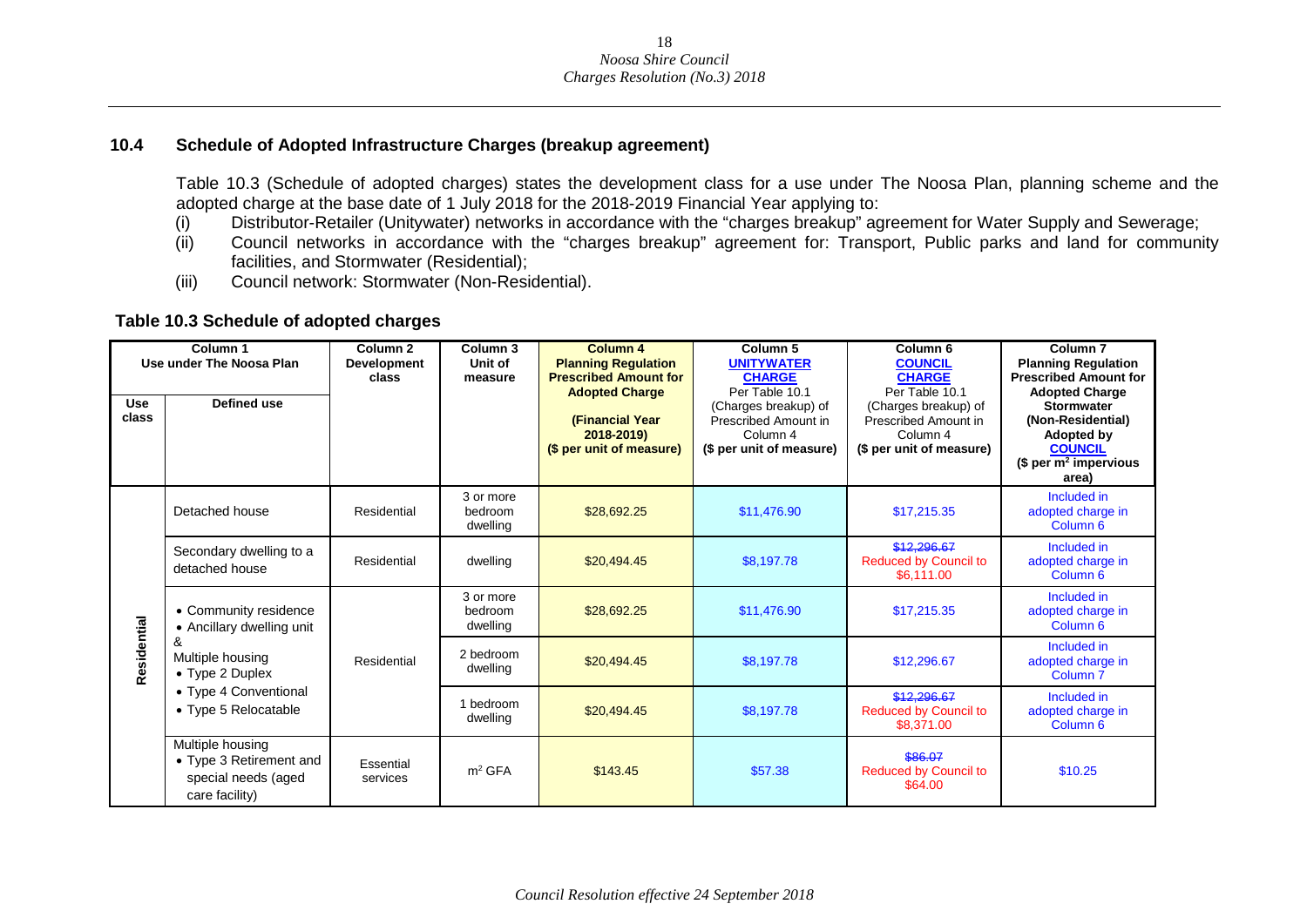| <b>Use</b><br>class | Column 1<br>Use under The Noosa Plan<br><b>Defined use</b>       | Column <sub>2</sub><br><b>Development</b><br>class | Column <sub>3</sub><br>Unit of<br>measure                          | <b>Column 4</b><br><b>Planning Regulation</b><br><b>Prescribed Amount for</b><br><b>Adopted Charge</b><br>(Financial Year<br>2018-2019)<br>(\$ per unit of measure) | Column 5<br><b>UNITYWATER</b><br><b>CHARGE</b><br>Per Table 10.1<br>(Charges breakup) of<br>Prescribed Amount in<br>Column 4<br>(\$ per unit of measure) | Column <sub>6</sub><br><b>COUNCIL</b><br><b>CHARGE</b><br>Per Table 10.1<br>(Charges breakup) of<br>Prescribed Amount in<br>Column 4<br>(\$ per unit of measure) | Column <sub>7</sub><br><b>Planning Regulation</b><br><b>Prescribed Amount for</b><br><b>Adopted Charge</b><br><b>Stormwater</b><br>(Non-Residential)<br><b>Adopted by</b><br><b>COUNCIL</b> |
|---------------------|------------------------------------------------------------------|----------------------------------------------------|--------------------------------------------------------------------|---------------------------------------------------------------------------------------------------------------------------------------------------------------------|----------------------------------------------------------------------------------------------------------------------------------------------------------|------------------------------------------------------------------------------------------------------------------------------------------------------------------|---------------------------------------------------------------------------------------------------------------------------------------------------------------------------------------------|
|                     |                                                                  |                                                    |                                                                    |                                                                                                                                                                     |                                                                                                                                                          |                                                                                                                                                                  | \$ per m <sup>2</sup> impervious<br>area)                                                                                                                                                   |
|                     | Multiple housing                                                 |                                                    | 3 or more<br>bedroom<br>dwelling                                   | \$28,692.25                                                                                                                                                         | \$11,476.90                                                                                                                                              | \$17,215,35<br><b>Reduced by Council to</b><br>\$13,161.00                                                                                                       | Included in<br>adopted charge in<br>Column <sub>6</sub>                                                                                                                                     |
|                     | • Type 3 Retirement and<br>special needs                         | Long term<br>accommodation                         | 2 bedroom<br>dwelling                                              | \$20,494.45                                                                                                                                                         | \$8,197.78                                                                                                                                               | \$12,296.67<br><b>Reduced by Council to</b><br>\$9,401.00                                                                                                        | Included in<br>adopted charge in<br>Column <sub>6</sub>                                                                                                                                     |
|                     | (retirement village)                                             |                                                    | 1 bedroom<br>dwelling                                              | \$20,494.45                                                                                                                                                         | \$8,197.78                                                                                                                                               | \$12,296.67<br><b>Reduced by Council to</b><br>\$6,111.00                                                                                                        | Included in<br>adopted charge in<br>Column <sub>6</sub>                                                                                                                                     |
|                     |                                                                  | Short term<br>accommodation                        | per suite (with<br>1 or 2<br>bedrooms)                             | \$10,247.20                                                                                                                                                         | \$4,098.88                                                                                                                                               | \$6,148.32                                                                                                                                                       |                                                                                                                                                                                             |
|                     |                                                                  |                                                    | per suite (with<br>3 or more<br>bedrooms)                          | \$14,346.10                                                                                                                                                         | \$5,738.44                                                                                                                                               | \$8,607.66                                                                                                                                                       | Included in<br>adopted charge in                                                                                                                                                            |
| Residential         | Visitor accommodation<br>• Type 1 Home hosted                    |                                                    | per bedroom<br>(for a bedroom<br>that is<br>not within a<br>suite) | \$10,247.20                                                                                                                                                         | \$4,098.88                                                                                                                                               | \$6,148.32                                                                                                                                                       | Column <sub>6</sub>                                                                                                                                                                         |
|                     | • Type 2 Caravan park<br>• Type 3 Rural<br>• Type 4 Conventional |                                                    | per 1 or 2<br>tent/caravan<br>sites                                | \$10,247.20                                                                                                                                                         | \$4,098.88                                                                                                                                               | \$6,148.32                                                                                                                                                       |                                                                                                                                                                                             |
|                     |                                                                  |                                                    | per 3<br>tent/caravan<br>sites                                     | \$14,346.10                                                                                                                                                         | \$5.738.44                                                                                                                                               | \$8,607.66                                                                                                                                                       | Included in                                                                                                                                                                                 |
|                     |                                                                  |                                                    | per 1 or 2<br>bedroom cabin                                        | \$10,247.20                                                                                                                                                         | \$4,098.88                                                                                                                                               | \$6,148.32                                                                                                                                                       | adopted charge in<br>Column <sub>6</sub>                                                                                                                                                    |
|                     |                                                                  |                                                    | per 3 or more<br>bedroom cabin                                     | \$14,346.10                                                                                                                                                         | \$5,738.44                                                                                                                                               | \$8,607.66                                                                                                                                                       |                                                                                                                                                                                             |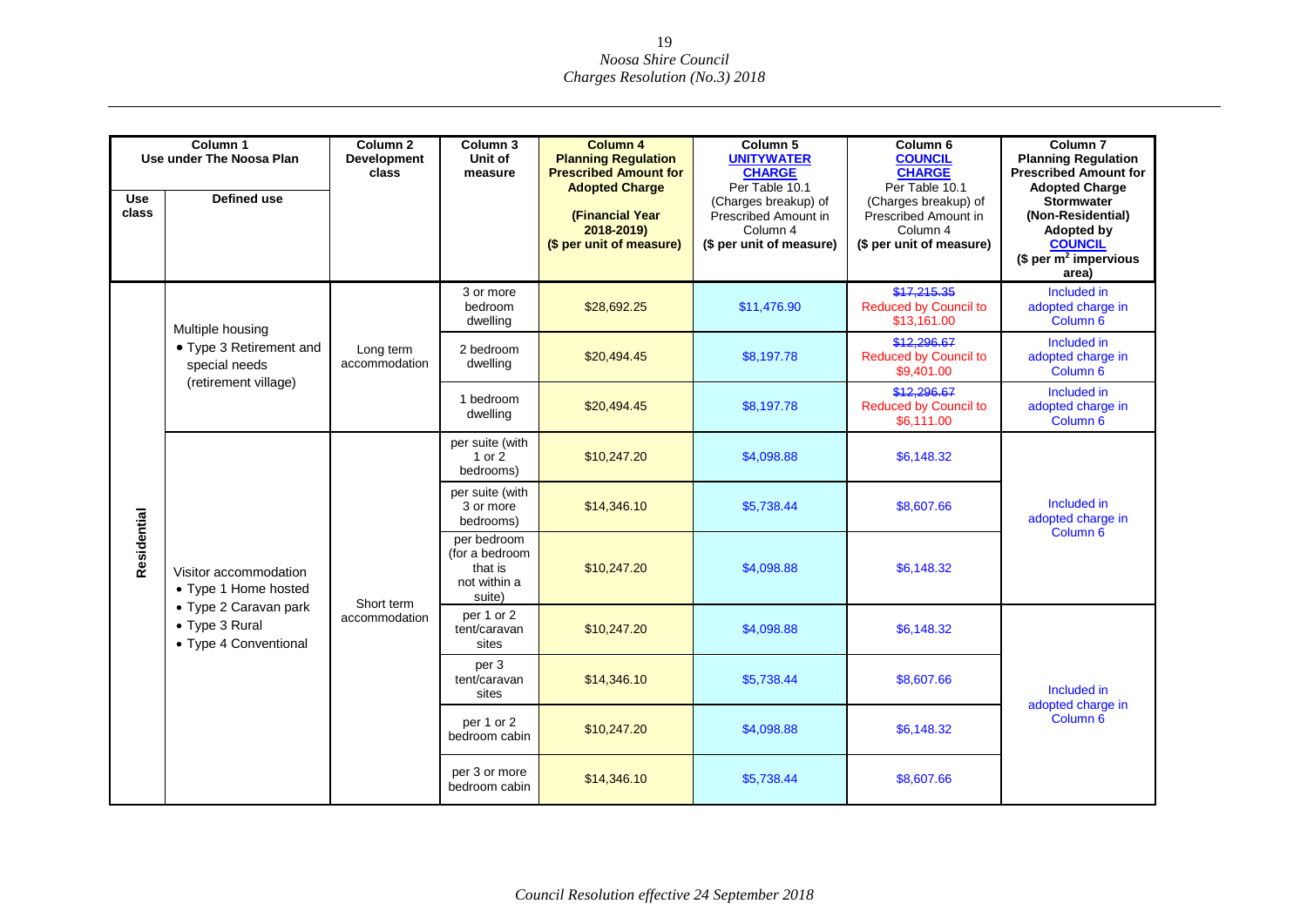| <b>Use</b><br>class | Column 1<br>Use under The Noosa Plan<br><b>Defined use</b>            | Column <sub>2</sub><br><b>Development</b><br>class | Column <sub>3</sub><br>Unit of<br>measure        | <b>Column 4</b><br><b>Planning Regulation</b><br><b>Prescribed Amount for</b><br><b>Adopted Charge</b><br>(Financial Year<br>2018-2019)<br>(\$ per unit of measure) | Column <sub>5</sub><br><b>UNITYWATER</b><br><b>CHARGE</b><br>Per Table 10.1<br>(Charges breakup) of<br>Prescribed Amount in<br>Column 4<br>(\$ per unit of measure) | Column <sub>6</sub><br><b>COUNCIL</b><br><b>CHARGE</b><br>Per Table 10.1<br>(Charges breakup) of<br>Prescribed Amount in<br>Column 4<br>(\$ per unit of measure) | Column <sub>7</sub><br><b>Planning Regulation</b><br><b>Prescribed Amount for</b><br><b>Adopted Charge</b><br>Stormwater<br>(Non-Residential)<br><b>Adopted by</b><br><b>COUNCIL</b><br>\$ per m <sup>2</sup> impervious |
|---------------------|-----------------------------------------------------------------------|----------------------------------------------------|--------------------------------------------------|---------------------------------------------------------------------------------------------------------------------------------------------------------------------|---------------------------------------------------------------------------------------------------------------------------------------------------------------------|------------------------------------------------------------------------------------------------------------------------------------------------------------------|--------------------------------------------------------------------------------------------------------------------------------------------------------------------------------------------------------------------------|
|                     | Cultivation<br>• Type 1 Traditional                                   | Low impact rural                                   | N/A                                              | Nil                                                                                                                                                                 | <b>Nil</b>                                                                                                                                                          | Nil                                                                                                                                                              | area)<br>Nil                                                                                                                                                                                                             |
|                     | Cultivation<br>• Type 2 Intensive                                     | High impact<br>rural                               | m <sup>2</sup> GFA                               | \$20.45                                                                                                                                                             | \$8.18                                                                                                                                                              | \$12.27                                                                                                                                                          | Nil                                                                                                                                                                                                                      |
| Agricultural        | Animal husbandry<br>• Type 1 Traditional                              | Low impact rural                                   | N/A                                              | Nil                                                                                                                                                                 | Nil                                                                                                                                                                 | Nil                                                                                                                                                              | Nil                                                                                                                                                                                                                      |
|                     | Animal husbandry<br>• Type 2 Intensive                                | High impact<br>rural                               | m <sup>2</sup> GFA                               | \$20.45                                                                                                                                                             | \$8.18                                                                                                                                                              | \$12.27                                                                                                                                                          | Nil                                                                                                                                                                                                                      |
|                     | Forestry<br>• Type 1 Native<br>• Type 2 Plantation                    | Low impact rural                                   | N/A                                              | Nil                                                                                                                                                                 | Nil                                                                                                                                                                 | Nil                                                                                                                                                              | Nil                                                                                                                                                                                                                      |
|                     | Commercial business<br>• Type 1 Office                                | Commercial<br>(office)                             | m <sup>2</sup> GFA                               | \$143.45                                                                                                                                                            | \$21.52                                                                                                                                                             | \$121.93                                                                                                                                                         | \$10.25                                                                                                                                                                                                                  |
|                     | <b>Commercial business</b><br>• Type 2 Medical<br>• Type 3 Veterinary | Essential<br>services                              | m <sup>2</sup> GFA                               | \$143.45                                                                                                                                                            | \$57.38                                                                                                                                                             | \$86.07                                                                                                                                                          | \$10.25                                                                                                                                                                                                                  |
| <b>Business</b>     | Entertainment and dining<br>business<br>• Type 1 Food &<br>beverages  | Commercial<br>(retail)                             | m <sup>2</sup> GFA                               | \$184.45                                                                                                                                                            | \$27.67                                                                                                                                                             | \$156.78                                                                                                                                                         | \$10.25                                                                                                                                                                                                                  |
|                     | Entertainment and dining<br>business<br>• Type 2 Recreation,          | Indoor sport &                                     | m <sup>2</sup> GFA<br>(excluding<br>court areas) | \$204.95                                                                                                                                                            | \$81.98                                                                                                                                                             | \$122.97<br><b>Reduced by Council to</b><br>\$77.00                                                                                                              | \$10.25                                                                                                                                                                                                                  |
|                     | amusement and<br>fitness                                              | recreation facility                                | m <sup>2</sup> GFA<br>(court areas)              | \$20.45                                                                                                                                                             | \$8.18                                                                                                                                                              | \$12.27<br><b>Reduced by Council to</b><br>\$11.00                                                                                                               |                                                                                                                                                                                                                          |
|                     | Entertainment and dining<br>business<br>$\bullet$ Type 3 Bar          | Entertainment                                      | m <sup>2</sup> GFA                               | \$204.95                                                                                                                                                            | \$30.74                                                                                                                                                             | \$174.21                                                                                                                                                         | \$10.25                                                                                                                                                                                                                  |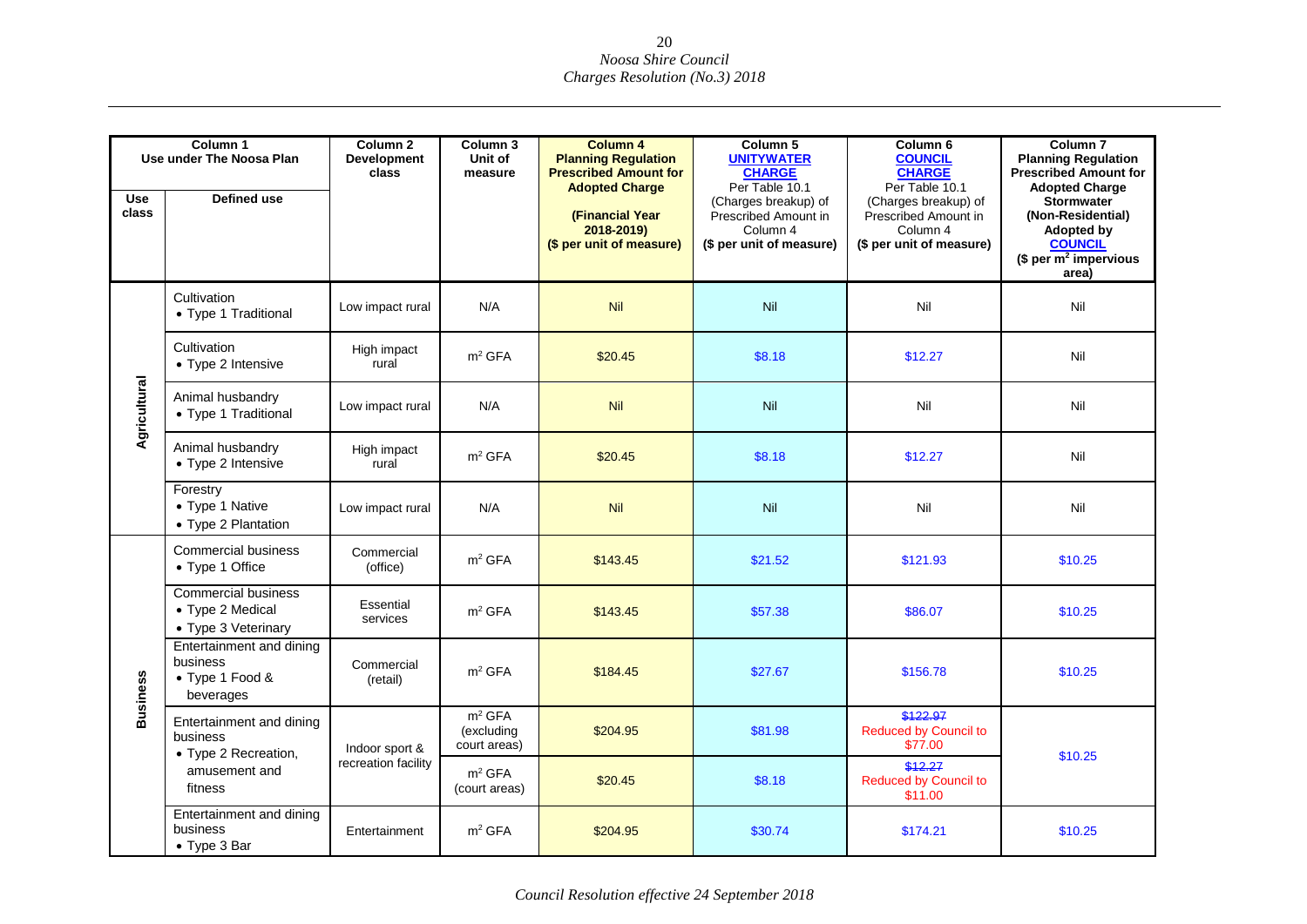| Column 1<br>Use under The Noosa Plan |                                                                                                                                 | Column 2<br><b>Development</b><br>class                | Column 3<br>Unit of<br>measure | <b>Column 4</b><br><b>Planning Regulation</b><br><b>Prescribed Amount for</b><br><b>Adopted Charge</b>                                                                                                  | Column 5<br><b>UNITYWATER</b><br><b>CHARGE</b><br>Per Table 10.1                     | Column <sub>6</sub><br><b>COUNCIL</b><br><b>CHARGE</b><br>Per Table 10.1             | Column <sub>7</sub><br><b>Planning Regulation</b><br><b>Prescribed Amount for</b><br><b>Adopted Charge</b>                 |
|--------------------------------------|---------------------------------------------------------------------------------------------------------------------------------|--------------------------------------------------------|--------------------------------|---------------------------------------------------------------------------------------------------------------------------------------------------------------------------------------------------------|--------------------------------------------------------------------------------------|--------------------------------------------------------------------------------------|----------------------------------------------------------------------------------------------------------------------------|
| <b>Use</b><br>class                  | Defined use                                                                                                                     |                                                        |                                | (Financial Year<br>2018-2019)<br>(\$ per unit of measure)                                                                                                                                               | (Charges breakup) of<br>Prescribed Amount in<br>Column 4<br>(\$ per unit of measure) | (Charges breakup) of<br>Prescribed Amount in<br>Column 4<br>(\$ per unit of measure) | <b>Stormwater</b><br>(Non-Residential)<br><b>Adopted by</b><br><b>COUNCIL</b><br>\$ per m <sup>2</sup> impervious<br>area) |
|                                      | Home-based business<br>• Type 1 Limited<br>visibility<br>• Type 2 Evident<br>• Type 3 Significant<br>scale                      | Minor uses                                             | N/A                            | Nil                                                                                                                                                                                                     | Nil                                                                                  | Nil                                                                                  | Nil                                                                                                                        |
|                                      | Industrial business<br>• Type 1 Warehouse<br>• Type 2 Production,<br>alteration, repackaging<br>and repairing                   | Industry                                               | m <sup>2</sup> GFA             | \$51.25                                                                                                                                                                                                 | \$18.45                                                                              | \$32.80                                                                              | \$10.25                                                                                                                    |
|                                      | Industrial business<br>• Type 3 Extractive                                                                                      | Special uses                                           | m <sup>2</sup> GFA             | The charge (in columns 4) as apportioned (in columns $5 & 6$ ) for the charge<br>category (in columns 1 & 2) that the local government determines should apply<br>for the use at the time of assessment | \$10.25                                                                              |                                                                                      |                                                                                                                            |
| <b>Business</b>                      | Retail business<br>• Type 1 Local<br>• Type 2 Shop & salon                                                                      | Commercial<br>(retail)                                 | m <sup>2</sup> GFA             | \$184.45                                                                                                                                                                                                | \$27.67                                                                              | \$156.78                                                                             | \$10.25                                                                                                                    |
|                                      | Retail business<br>• Type 3 Landscape and<br>rural<br>• Type 4 Showroom<br>• Type 6 Hardware<br><b>Store</b><br>• Type 7 Garden | Commercial<br>(bulk goods)                             | m <sup>2</sup> GFA             | \$143.45                                                                                                                                                                                                | \$21.52                                                                              | \$121.93                                                                             | \$10.25                                                                                                                    |
|                                      | Retail business                                                                                                                 | a) Standard<br>Commercial<br>(bulk goods)              | m <sup>2</sup> GFA             | \$143.45                                                                                                                                                                                                | \$21.52                                                                              | \$121.93                                                                             | \$10.25                                                                                                                    |
|                                      | • Type 5 Vehicle uses                                                                                                           | b) Service<br><b>Station</b><br>Commercial<br>(retail) | m <sup>2</sup> GFA             | \$184.45                                                                                                                                                                                                | \$27.67                                                                              | \$156.78                                                                             | \$10.25                                                                                                                    |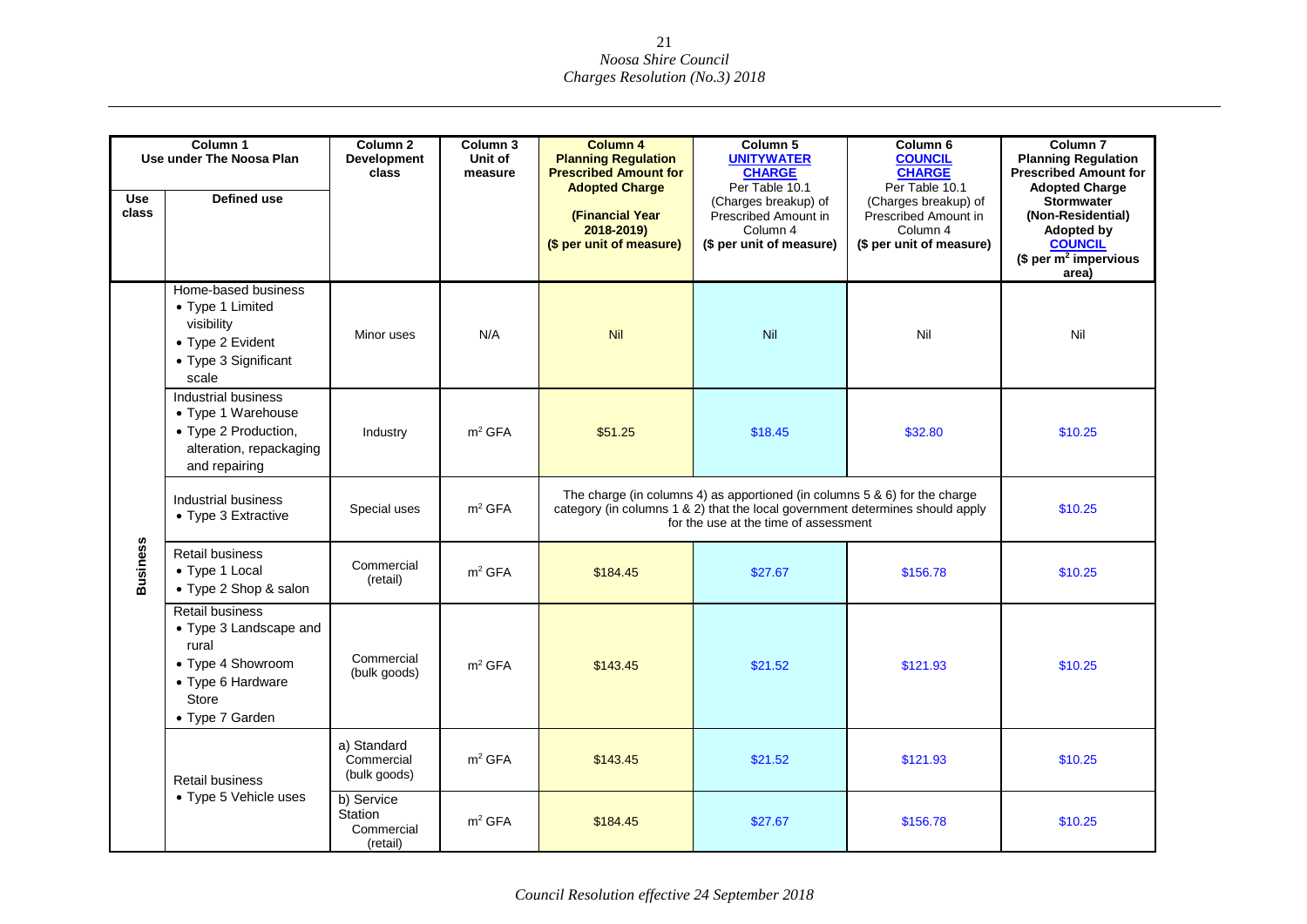|                     | Column 1<br>Use under The Noosa Plan                                                                                         | Column <sub>2</sub><br><b>Development</b><br>class | Column 3<br>Unit of<br>measure      | <b>Column 4</b><br><b>Planning Regulation</b><br><b>Prescribed Amount for</b><br><b>Adopted Charge</b>                                                                                                            | Column 5<br><b>UNITYWATER</b><br><b>CHARGE</b><br>Per Table 10.1                     | Column <sub>6</sub><br><b>COUNCIL</b><br><b>CHARGE</b><br>Per Table 10.1             | Column <sub>7</sub><br><b>Planning Regulation</b><br><b>Prescribed Amount for</b><br><b>Adopted Charge</b>                 |  |
|---------------------|------------------------------------------------------------------------------------------------------------------------------|----------------------------------------------------|-------------------------------------|-------------------------------------------------------------------------------------------------------------------------------------------------------------------------------------------------------------------|--------------------------------------------------------------------------------------|--------------------------------------------------------------------------------------|----------------------------------------------------------------------------------------------------------------------------|--|
| <b>Use</b><br>class | Defined use                                                                                                                  |                                                    |                                     | (Financial Year<br>2018-2019)<br>(\$ per unit of measure)                                                                                                                                                         | (Charges breakup) of<br>Prescribed Amount in<br>Column 4<br>(\$ per unit of measure) | (Charges breakup) of<br>Prescribed Amount in<br>Column 4<br>(\$ per unit of measure) | <b>Stormwater</b><br>(Non-Residential)<br><b>Adopted by</b><br><b>COUNCIL</b><br>\$ per m <sup>2</sup> impervious<br>area) |  |
|                     | Education<br>• Type 1 Childcare<br>• Type 2 School<br>• Type 3 Adult<br>• Type 4 Information                                 | Education                                          | m <sup>2</sup> GFA                  | \$143.45                                                                                                                                                                                                          | \$57.38                                                                              | \$86.07                                                                              | \$10.25                                                                                                                    |  |
|                     | <b>Emergency service</b><br>• Type 1 Station<br>• Type 2 Shed                                                                | Essential<br>services                              | m <sup>2</sup> GFA                  | \$143.45                                                                                                                                                                                                          | \$57.38                                                                              | \$86.07<br>\$10.25                                                                   |                                                                                                                            |  |
|                     | Open space<br>• Type 1 Sport and<br>recreation                                                                               | Special uses                                       | m <sup>2</sup> GFA                  | The charge (in column 4) as apportioned (in columns $5 & 6$ ) for the charge<br>category (in columns 1 & 2) that the local government determines should apply<br>\$10.25<br>for the use at the time of assessment |                                                                                      |                                                                                      |                                                                                                                            |  |
|                     | Open space                                                                                                                   | Short term<br>accommodation                        | per 1 or 2<br>tent/caravan<br>sites | \$10,247.20                                                                                                                                                                                                       | \$4,098.88                                                                           | \$6,148.32                                                                           |                                                                                                                            |  |
| <b>Community</b>    |                                                                                                                              |                                                    | per 3<br>tent/caravan<br>sites      | \$14,346.10                                                                                                                                                                                                       | \$5,738.44                                                                           | \$8,607.66                                                                           | Included in<br>adopted charge in                                                                                           |  |
|                     | • Type 2 Camp ground                                                                                                         |                                                    | per 1 or 2<br>bedroom cabin         | \$10,247.20                                                                                                                                                                                                       | \$4,098.88                                                                           | \$6,148.32                                                                           | Columns <sub>6</sub>                                                                                                       |  |
|                     |                                                                                                                              |                                                    | per 3 or more<br>bedroom cabin      | \$14,346.10                                                                                                                                                                                                       | \$5,738.44                                                                           | \$8,607.66                                                                           |                                                                                                                            |  |
|                     | Wellbeing<br>• Type 1 Health<br>(hospital, hospice etc)                                                                      | Essential<br>services                              | m <sup>2</sup> GFA                  | \$143.45                                                                                                                                                                                                          | \$57.38                                                                              | \$86.07                                                                              | \$10.25                                                                                                                    |  |
|                     | Wellbeing<br>• Type 2 Social (arts<br>and crafts, community<br>meeting hall CWA etc)<br>• Type 3 Worship<br>• Type 4 Funeral | Assembly                                           | m <sup>2</sup> GFA                  | \$71.75                                                                                                                                                                                                           | \$28.50                                                                              | \$42.75                                                                              | \$10.25                                                                                                                    |  |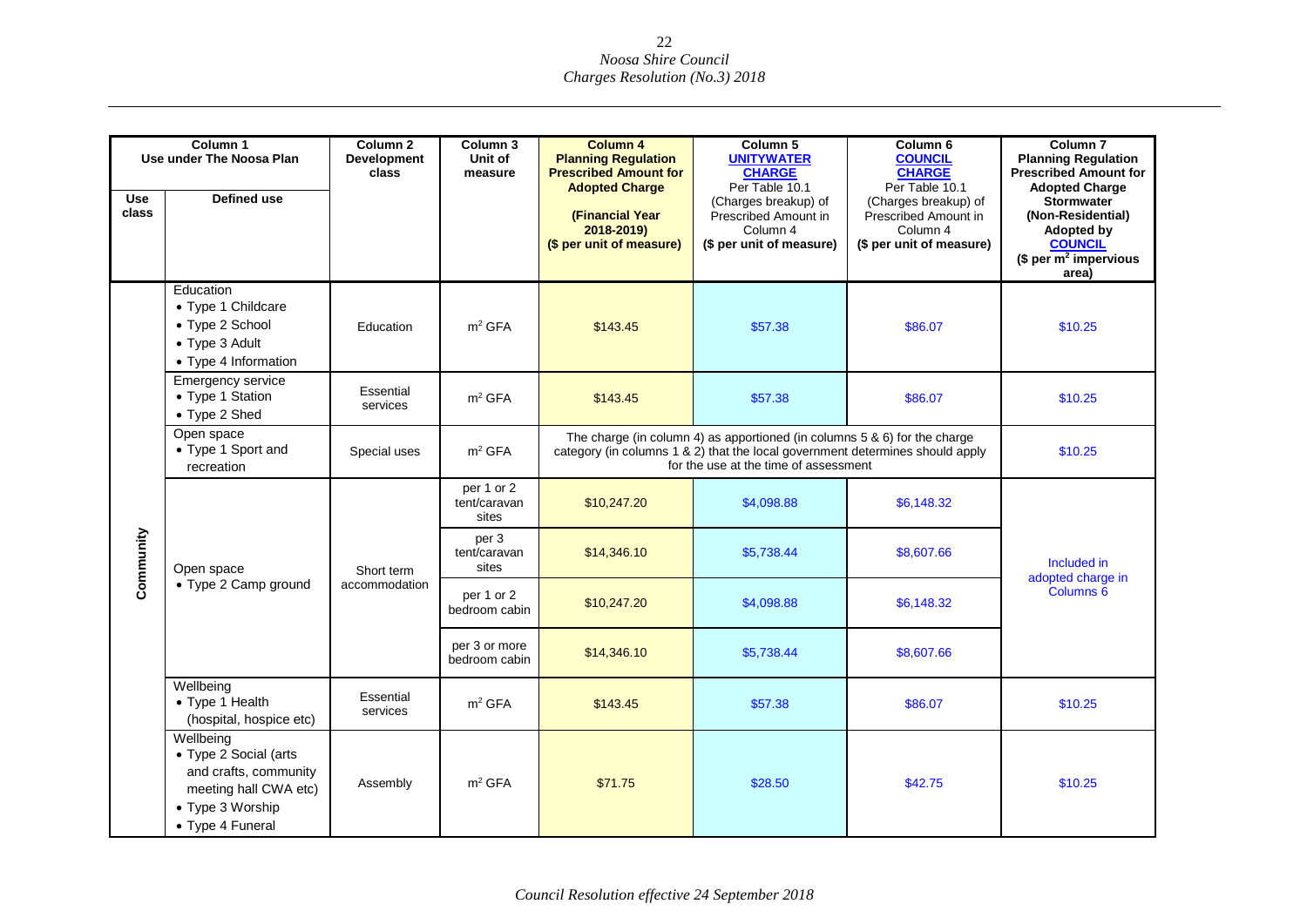| <b>Use</b><br>class | Column 1<br>Use under The Noosa Plan<br>Defined use                                        | Column <sub>2</sub><br><b>Development</b><br>class | Column 3<br>Unit of<br>measure | Column 4<br><b>Planning Regulation</b><br><b>Prescribed Amount for</b><br><b>Adopted Charge</b><br>(Financial Year<br>2018-2019)<br>(\$ per unit of measure)                                                     | Column 5<br><b>UNITYWATER</b><br><b>CHARGE</b><br>Per Table 10.1<br>(Charges breakup) of<br>Prescribed Amount in<br>Column 4<br>(\$ per unit of measure) | Column <sub>6</sub><br><b>COUNCIL</b><br><b>CHARGE</b><br>Per Table 10.1<br>(Charges breakup) of<br>Prescribed Amount in<br>Column 6<br>(\$ per unit of measure) | Column <sub>7</sub><br><b>Planning Regulation</b><br><b>Prescribed Amount for</b><br><b>Adopted Charge</b><br><b>Stormwater</b><br>(Non-Residential)<br><b>Adopted by</b><br><b>COUNCIL</b><br>(\$ per $m^2$ impervious |
|---------------------|--------------------------------------------------------------------------------------------|----------------------------------------------------|--------------------------------|------------------------------------------------------------------------------------------------------------------------------------------------------------------------------------------------------------------|----------------------------------------------------------------------------------------------------------------------------------------------------------|------------------------------------------------------------------------------------------------------------------------------------------------------------------|-------------------------------------------------------------------------------------------------------------------------------------------------------------------------------------------------------------------------|
|                     | Service & utility<br>$\bullet$ Type 1 Depot                                                | Industry                                           | m <sup>2</sup> GFA             | \$51.25                                                                                                                                                                                                          | \$18.45                                                                                                                                                  | \$32.80                                                                                                                                                          | area)<br>\$10.25                                                                                                                                                                                                        |
|                     | Service & utility<br>• Type 2 Installation<br>• Type 4 Treatment,<br>recycling & disposal; | Special uses                                       | m <sup>2</sup> GFA             | The charge (in column 4) as apportioned (in column $5 & 6$ ) for the charge<br>category (in columns 1 & 2) that the local government determines should apply<br>\$10.25<br>for the use at the time of assessment |                                                                                                                                                          |                                                                                                                                                                  |                                                                                                                                                                                                                         |
| nfrastructure       | Service & utility<br>• Type 3 Tower                                                        | Minor uses                                         | N/A                            | Nil                                                                                                                                                                                                              | Nil                                                                                                                                                      | Nil                                                                                                                                                              | Nil                                                                                                                                                                                                                     |
|                     | Transport<br>• Type 1 Passenger<br>terminal<br>• Type 2 Carpark<br>• Type 4 Aeronautical   | Special uses                                       | m <sup>2</sup> GFA             | The charge (in column 4) as apportioned (in column $5 & 6$ ) for the charge<br>category (in columns 1 & 2) that the local government determines should apply<br>\$10.25<br>for the use at the time of assessment |                                                                                                                                                          |                                                                                                                                                                  |                                                                                                                                                                                                                         |
|                     | Transport<br>$\bullet$ Type 3 Depot                                                        | Industry                                           | m <sup>2</sup> GFA             | \$51.25                                                                                                                                                                                                          | \$18.45                                                                                                                                                  | \$32.80                                                                                                                                                          | \$10.25                                                                                                                                                                                                                 |

#### **Note:**

(1) Where a Water Supply and/or Sewerage network service is not provided, the Distributor-Retailer apportioned charge is reduced and applied according to Table 10.2 Allocation of Infrastructure charge to trunk infrastructure networks.

(2) Development that is for provision of "trunk" infrastructure is exempt from and not subject to payment of infrastructure charges.

(3) Table 10.3 charges are specified at the base date of 1 July 2018 for the 2018-2019 Financial Year and are subject to indexation in accordance with clause 9.5 Automatic increase provision of levied charge.

(4) The Stormwater component of the charge will only apply to development located inside the PIA.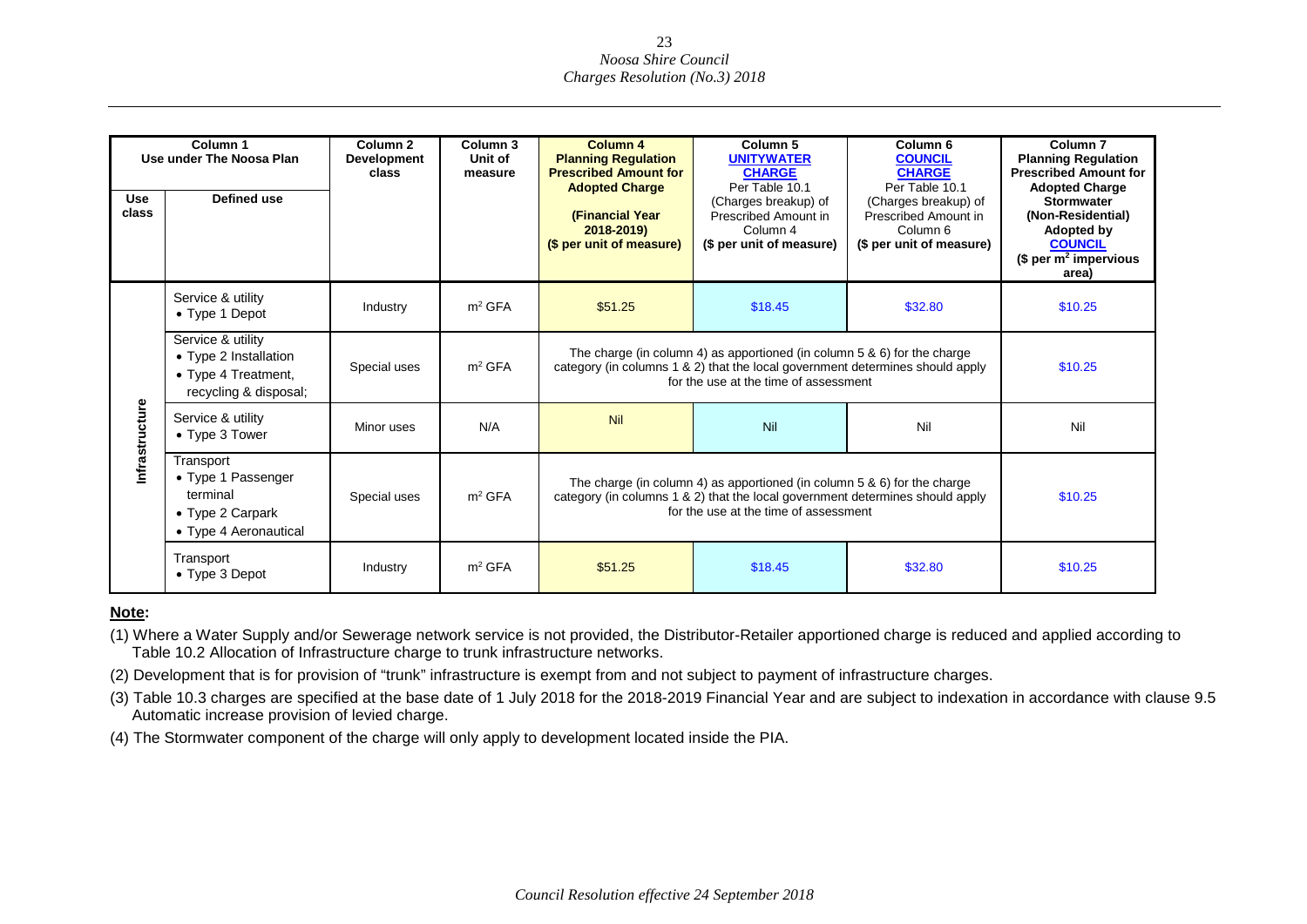## <span id="page-23-0"></span>**Part 4 Offset and refund for Council trunk infrastructure**

## <span id="page-23-1"></span>**11. Infrastructure offset**

#### <span id="page-23-2"></span>**11.1 Purpose**

Section 11 states the Council's policy for calculating the establishment cost for an infrastructure offset for provision of trunk infrastructure.

#### <span id="page-23-3"></span>**11.2 Application of section**

Section 11 applies where for a development, the Council has for a trunk infrastructure network:

- (a) requires trunk infrastructure to be provided under a necessary infrastructure condition of a development approval, that services or is planned to service premises other than the subject premises; and;
- (b) a levied infrastructure charge applies to the development.

#### <span id="page-23-4"></span>**11.3 Establishment cost for an infrastructure offset**

The establishment cost for determining offsets for provision of trunk infrastructure required in a necessary infrastructure condition shall be the establishment cost identified in the LGIP or Netserv Plan and indexed to the reference date of the issued infrastructure charges notice.

#### <span id="page-23-5"></span>**11.4 Recalculation of establishment cost for an infrastructure offset**

- (1) Where a notice is given by an applicant under s. 657 of SPA requesting a recalculation of the establishment cost for the trunk infrastructure that is works, the recalculated amount shall be the pre-market estimate of the work as follows: The pre-market estimate of work for the trunk infrastructure contribution is the estimate expressed in dollars of the design and construction of the work:
	- (a) including the following:
		- (i) the cost of planning and designing the work;
		- (ii) the cost of survey and site investigation for the work;
		- (iii) a cost under a construction contract for the work;
		- (iv) a portable long service leave payment for a construction contract;
		- (v) an insurance premium for the work;
		- (vi) a Council inspection fee for the commencement and end of the maintenance period for the work;
		- (vii) the cost of an approval for the work;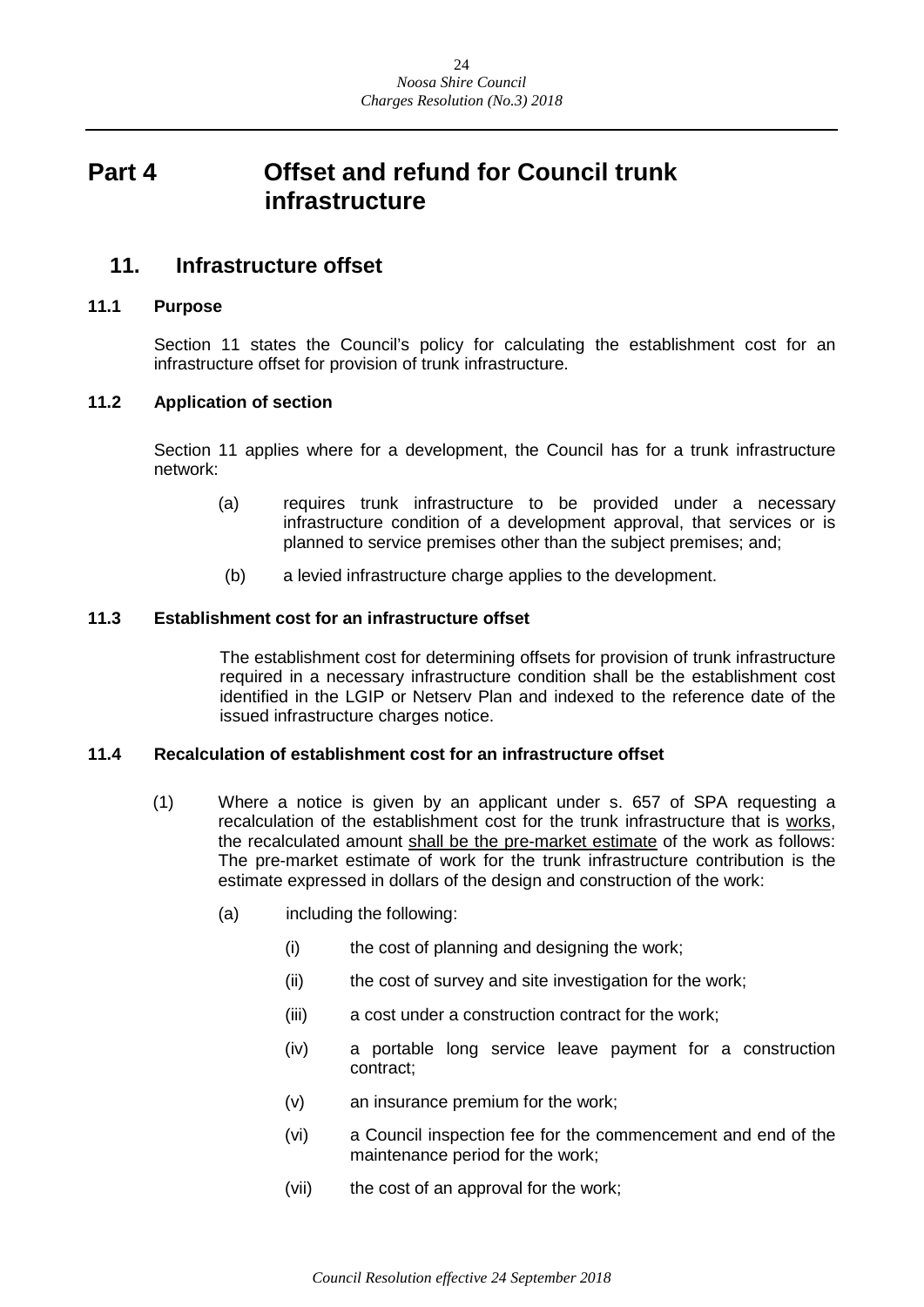- (b) excluding the following:
	- (i) a cost of carrying out temporary infrastructure;
	- (ii) a cost of carrying out other infrastructure which is not part of the trunk infrastructure contribution;
	- (iii) a cost of the decommissioning, removal and rehabilitation of infrastructure identified in paragraphs (i) and (ii);
	- (iv) a part of the trunk infrastructure contribution provided by the Council or a person other than the person seeking the infrastructure offset;
	- (v) a cost to the extent that GST is payable and an input tax credit can be claimed for the work.
- (c) The applicant:
	- (i) must undertake a tender process in accordance with the Council's Procurement Policy for any work contribution which is eligible for an Infrastructure Offset under this document;
	- (ii) must give the Council a Notice which states the claimant's calculation of the pre-market estimate, which will include, as applicable;
		- A. a copy of the tender advertisement;
		- B. a copy of each tender received;
		- C. the claimant's preferred tenderer;
		- D. the claimant's reason for the preferred tenderer;
		- E. a copy of the proposed Work Contract issued by the claimant's preferred tenderer;
		- F. detailed plans and specifications showing the extent of the Work Contribution eligible for an Infrastructure Offset;
		- G. the claimant's calculation of the cost providing a Works Contribution to which an Infrastructure Offset applies;
		- H. the total of the claimant's calculation of the Pre-Market Estimate.
	- (iii) If the Council agrees with the applicant's Pre-Market Estimate, it becomes the establishment cost of the infrastructure.
- (d) If the Council does not agree with the applicant's Pre-Market Estimate, the Council will provide its own alternative Pre-Market Estimate to the applicant. If the applicant agrees with the Council's alternative Pre-Market Estimate, it becomes the establishment cost of the infrastructure.
- (e) If agreement cannot be reached on the Pre-Market Estimate, an independent assessor is to be appointed by agreement between the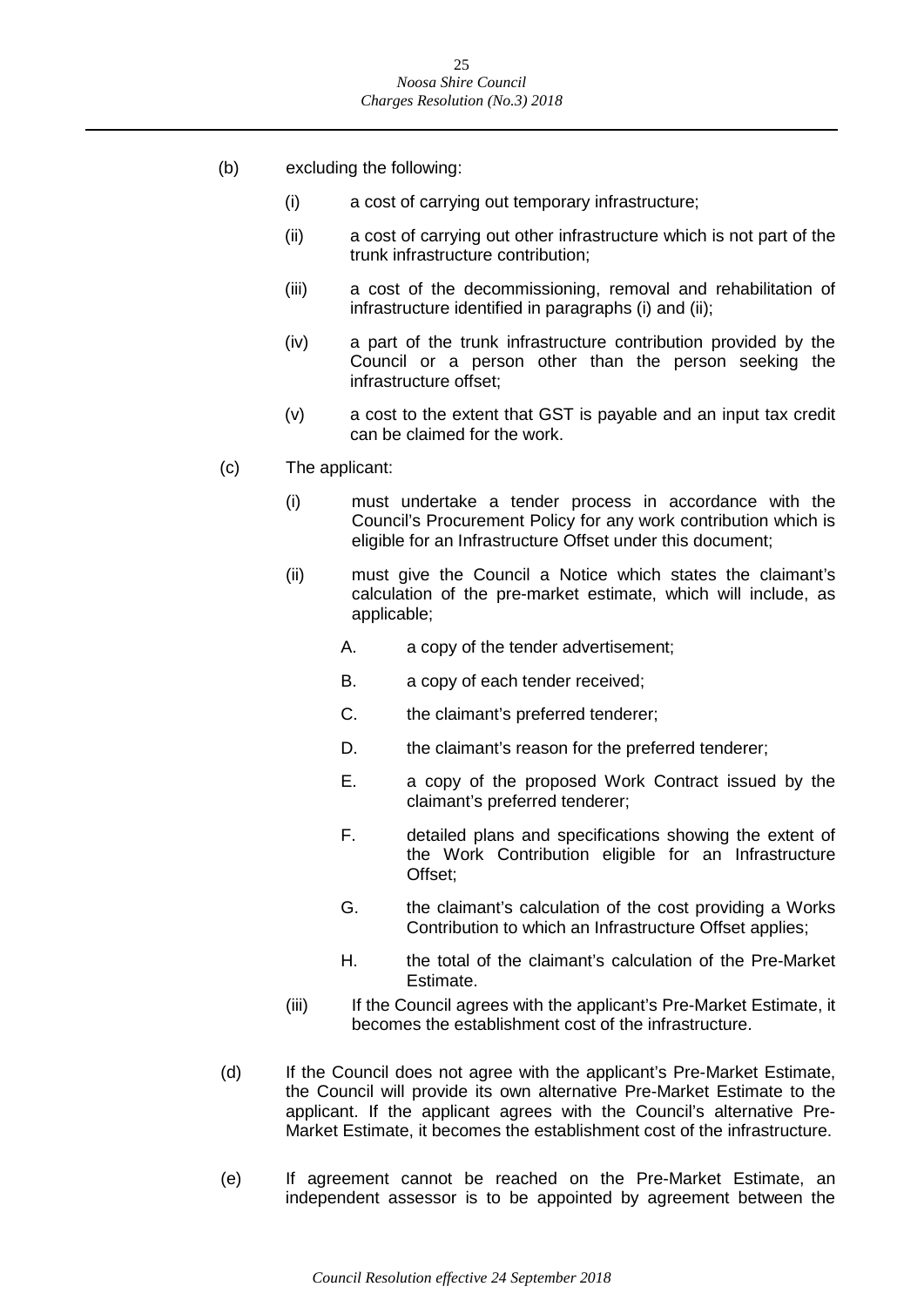Council and the applicant to determine the estimate. The cost of this independent assessment is to be equally shared between the local authority and the applicant and the amended cost estimate determined by the independent assessor becomes the establishment cost of the infrastructure.

However, if the Council and the applicant cannot reach agreement on the appointment of an independent assessor, the establishment cost of the infrastructure is determined by calculating the average of the previous two cost estimates prepared on behalf of the applicant and the Council respectively.

- (2) Where a notice is given by an applicant under s. 657 of SPA requesting a recalculation of the establishment cost for the trunk infrastructure that is land, the recalculated amount shall be the value estimated for the land based on the preapproved and pre-developed state of the land as follows:
	- a) The applicant, at their own cost, must provide to the Council a valuation of the specified land undertaken by a certified practicing valuer. If the Council accepts the valuation, the valuation is the establishment cost of the infrastructure.
	- (b) If the Council does not agree with the applicant's valuation, the Council will provide its own alternative valuation to the applicant. If the applicant agrees with the Council's alternative Pre-Market Estimate, it becomes the establishment cost of the infrastructure.
	- (c) If agreement cannot be reached on the valuation, an independent assessor is to be appointed by agreement between the Council and the applicant to determine the estimate. The cost of this independent assessment is to be equally shared between the local authority and the applicant and the amended valuation estimate determined by the independent assessor becomes the establishment cost of the infrastructure.

However, if the Council and the applicant cannot reach agreement on the appointment of an independent assessor, the establishment cost of the infrastructure is determined by calculating the average of the previous two valuation estimates prepared on behalf of the applicant and the Council respectively.

## <span id="page-25-0"></span>**12. Refund of an unused infrastructure offset**

#### <span id="page-25-1"></span>**12.1 Purpose**

Section 12 states the Council's policy for a refund of an unused infrastructure offset for provision of trunk infrastructure.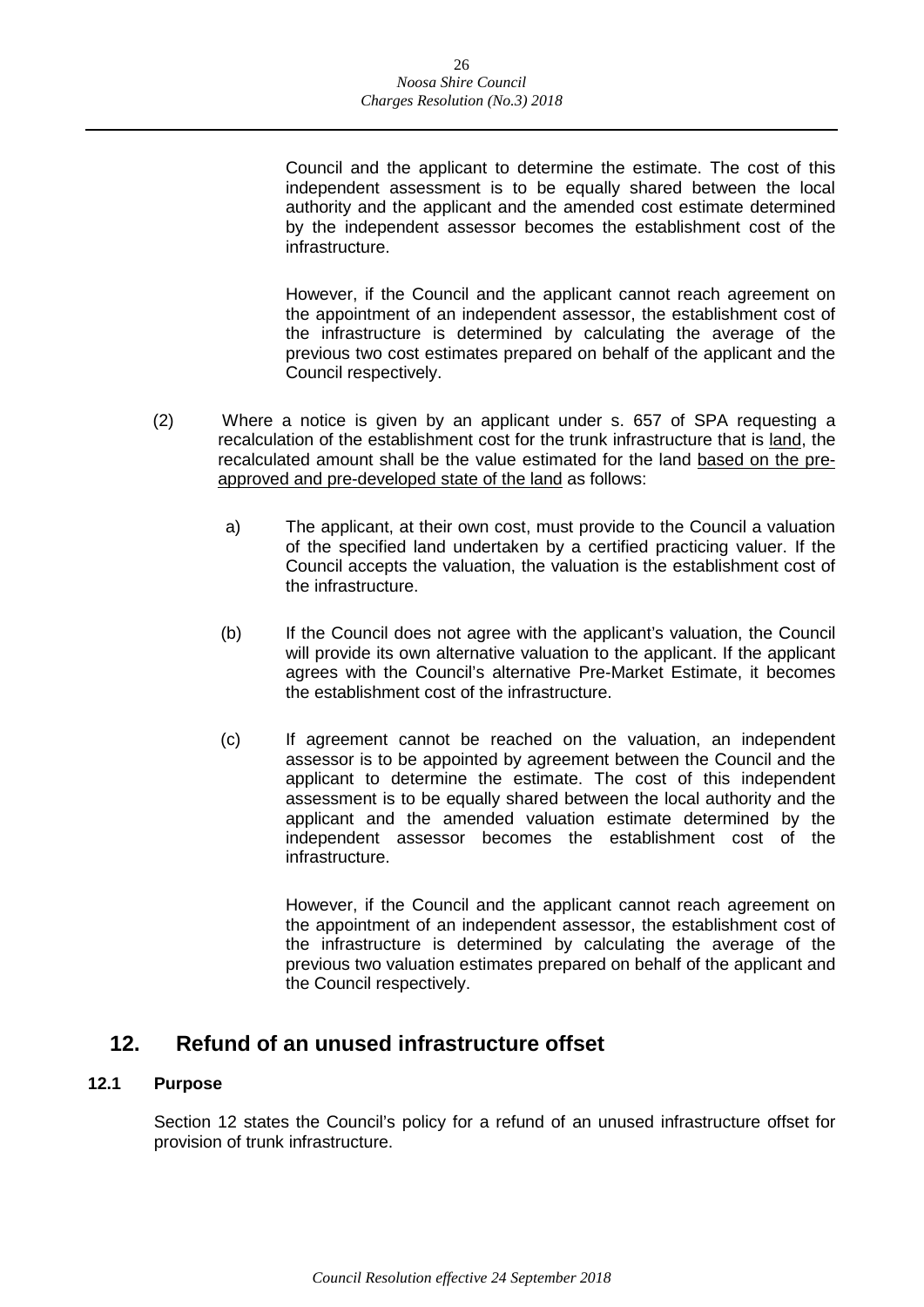#### <span id="page-26-0"></span>**12.2 Application of section**

Section 12 applies where:

- (a) the development to which the trunk infrastructure relates has been lawfully completed;
- (b) the trunk infrastructure is planned under this document to service the development of other premises and has been completed and handed over to Council;
- (c) the amount of the value of an infrastructure offset has not been fully offset against a levied infrastructure charge to which the trunk infrastructure relates.

#### <span id="page-26-1"></span>**12.3 Payment of a refund**

- (1) A refund will be paid by Council (as applicable) to the applicant in accordance with the following:
	- (a) the refund will not exceed the value of the unused infrastructure offset and is not subject to indexation;
	- (b) The amounts and timing of refund payments will be made as follows:
		- (i) for refund amounts up to \$150,000, the payment will occur in the December quarter in the financial year following completion of the works and handover of the trunk infrastructure to Council; and
		- (ii) for remaining refund balance amounts over \$150,000 up to \$500,000 the payment will occur in the December quarter in the second financial year following completion of the works and handover of the trunk infrastructure to Council; and
		- (iii) for any remaining refund balance amounts over \$500,000, the payment will occur in the December quarter in the third financial year following completion of the works and handover of the trunk infrastructure to Council.

#### <span id="page-26-2"></span>**13. CONVERSION APPLICATIONS**

#### <span id="page-26-3"></span>**13.1 Purpose**

Section 13 states the Council's criteria for consideration and assessment of applications to convert non-trunk infrastructure to trunk infrastructure.

#### <span id="page-26-4"></span>**13.2 Application of section**

- (1) This section applies if:
	- (a) a condition of a development approval requires non-trunk infrastructure to be provided; and
	- (b) the construction of the non-trunk infrastructure has not started.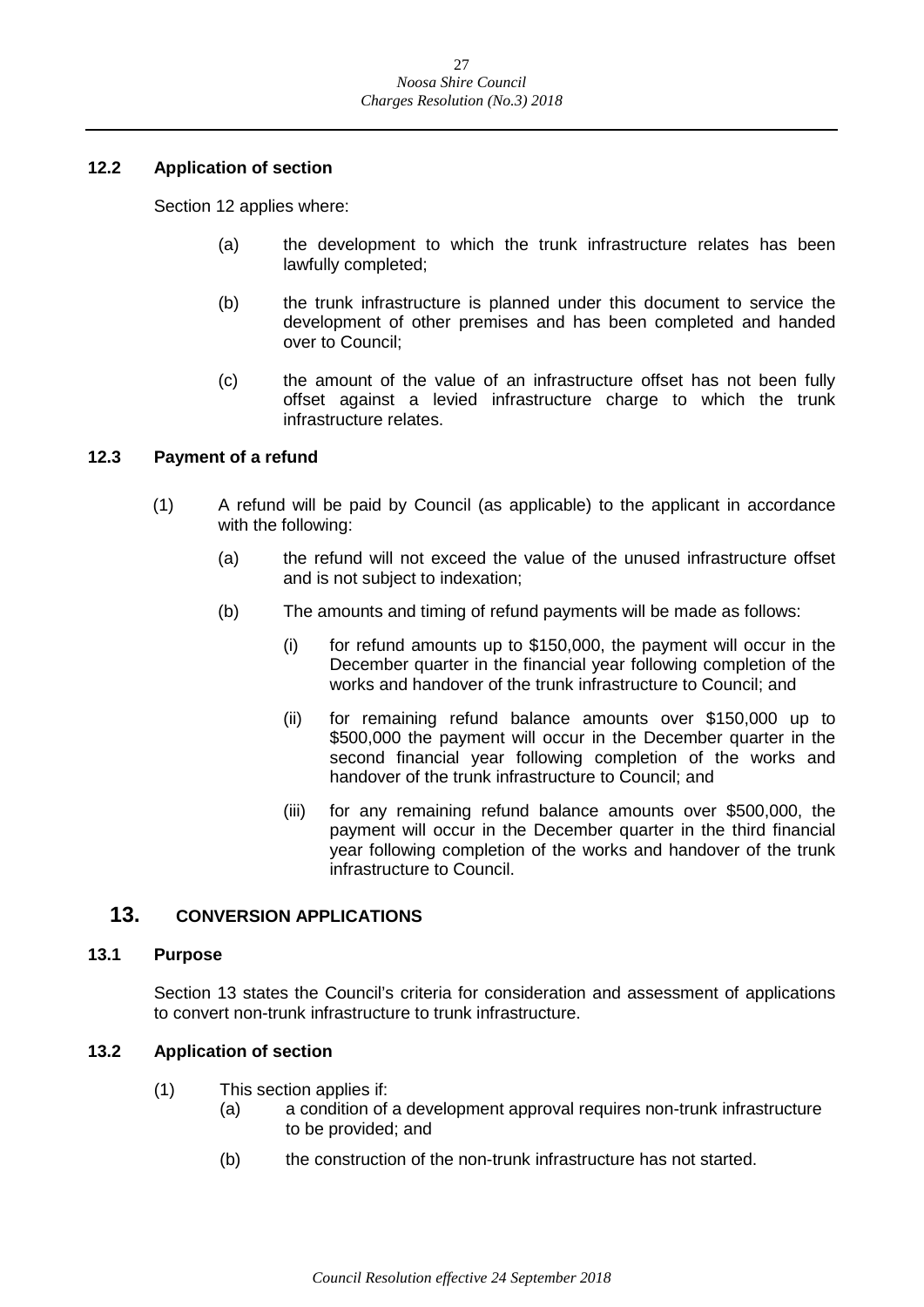#### <span id="page-27-0"></span>**13.3 Conversion application process**

- (1) An applicant may apply to the local government to convert non-trunk infrastructure to trunk infrastructure.
- (2) The application must be made in writing using the prescribed form (the conversion application).
- (3) The local government must, within the required period (see section 660 (6) of SPA), decide the conversion application having regard to the criteria for deciding the application stated in section 13.6.
- (4) At any time before deciding the conversion application, the local government may give a notice to the applicant requiring the applicant to give information that the local government reasonably needs to make the decision (see section 660(4) of the SPA for notice requirements).

#### <span id="page-27-1"></span>**13.4 Notice of decision**

- (1) As soon as practicable after deciding the conversion application, the local government must give the applicant notice of the decision.
- (2) If the decision is not to convert non-trunk infrastructure to trunk infrastructure, the notice must be an information notice about the decision.
- (3) If the decision is to convert non-trunk infrastructure to trunk infrastructure, the written notice must state:
	- (a) that the infrastructure is trunk infrastructure
	- (b) if the infrastructure will be conditioned as a necessary infrastructure condition
	- (c) if an offset or refund applies
	- (d) if an offset or refund applies, the details of that offset or refund.

#### <span id="page-27-2"></span>**13.5 Effect of conversion application decision**

- (1) If the local government has decided to convert non-trunk infrastructure to trunk infrastructure, it may amend the development approval by imposing a necessary infrastructure condition for the trunk infrastructure.
- (2) If a necessary infrastructure condition is imposed, the local government must give either an infrastructure charges notice or an amended infrastructure charges notice including details of the offset or refund.

#### <span id="page-27-3"></span>**13.6 Criteria for deciding a conversion application**

- (1) Each of the following criteria must be met for non-trunk infrastructure to be converted to trunk infrastructure :
	- (a) the infrastructure services development that is-
		- (i) consistent with the assumptions about the type, scale, location or timing of future development stated in the LGIP; and
		- (ii) for premises completely inside the PIA.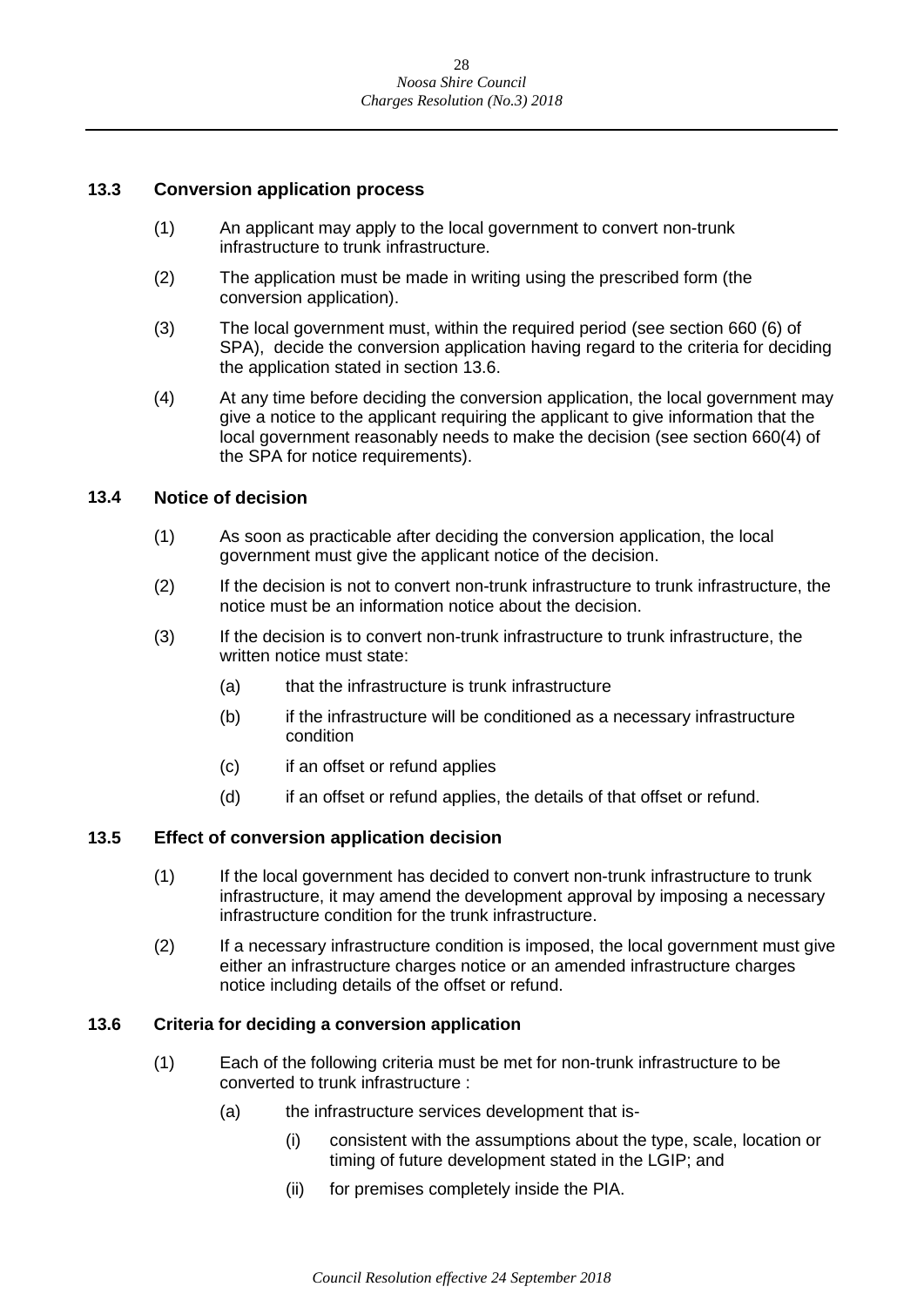- (b) construction of the infrastructure has not yet started
- (c) the infrastructure is inconsistent with the requirements for non-trunk infrastructure stated in section 665 of the SPA
- (d) the infrastructure is owned or will be owned by the local government
- (e) the infrastructure is not temporary infrastructure
- (f) the infrastructure will be used by other development
- (g) the type, capacity and function of the infrastructure is:
	- (i) consistent with the trunk infrastructure identified in the local government's LGIP *and the examples of trunk infrastructure identified for a network in Table 13.1*
	- (ii) *inconsistent with the examples of non-trunk infrastructure identified for a network in Table 13.1*
- (h) the type, size and location of the infrastructure is the most cost effective option for servicing multiple developments in the area.
- (i) the infrastructure could have been planned by the local government without knowing the detailed layout of lot reconfigurations or the design details for material change of use applications in the area. That is, the infrastructure could have been planned during preparation of the LGIP using only the planned density assumptions stated in the LGIP.
- (2) The **most cost effective option** for trunk infrastructure provision means the least cost option based upon the life cycle cost of the infrastructure required to service future urban development in the area at the desired standard of service.

#### **Table 13.1 – Examples of trunk infrastructure and non-trunk infrastructure for Council's networks**

| Infrastructure network | <b>Examples of trunk infrastructure</b>                                                                                                                                                                                                                                                                                                                                                             | <b>Examples of non-trunk infrastructure</b>                                                                                                                                                                                                                                                                                                                                                                                                                                                                                                                                      |
|------------------------|-----------------------------------------------------------------------------------------------------------------------------------------------------------------------------------------------------------------------------------------------------------------------------------------------------------------------------------------------------------------------------------------------------|----------------------------------------------------------------------------------------------------------------------------------------------------------------------------------------------------------------------------------------------------------------------------------------------------------------------------------------------------------------------------------------------------------------------------------------------------------------------------------------------------------------------------------------------------------------------------------|
| <b>Stormwater</b>      | Land and/or works for:<br>the following stormwater infrastructure<br>items which service a minimum of 300<br>residential lots or equivalent demand:<br>Bio-retention swale<br>$\Omega$<br>Channel<br>$\Omega$<br>Culvert<br>$\Omega$<br>Pipe<br>$\circ$<br>Revegetation<br>$\circ$<br>Stormwater quality devices<br>$\circ$<br>Retention basin / wetland<br>$\Omega$<br>Detention basin<br>$\Omega$ | Land and/or works for:<br>Privately<br>owned<br>stormwater<br>$\bullet$<br>infrastructure (e.g. dams, retention<br>basins on private property)<br>infrastructure<br>bulk<br>stormwater<br>owned by state or state entity<br>following<br>the<br>stormwater<br>$\bullet$<br>infrastructure items which service<br>less than 300 residential lots or<br>equivalent demand:<br>Bio-retention swale<br>O<br>Channel<br>O<br>Culvert<br>$\Omega$<br>Pipe<br>O<br>Revegetation<br>O<br>Stormwater quality devices<br>O<br>Retention basin / wetland<br>$\circ$<br>Detention basin<br>O |